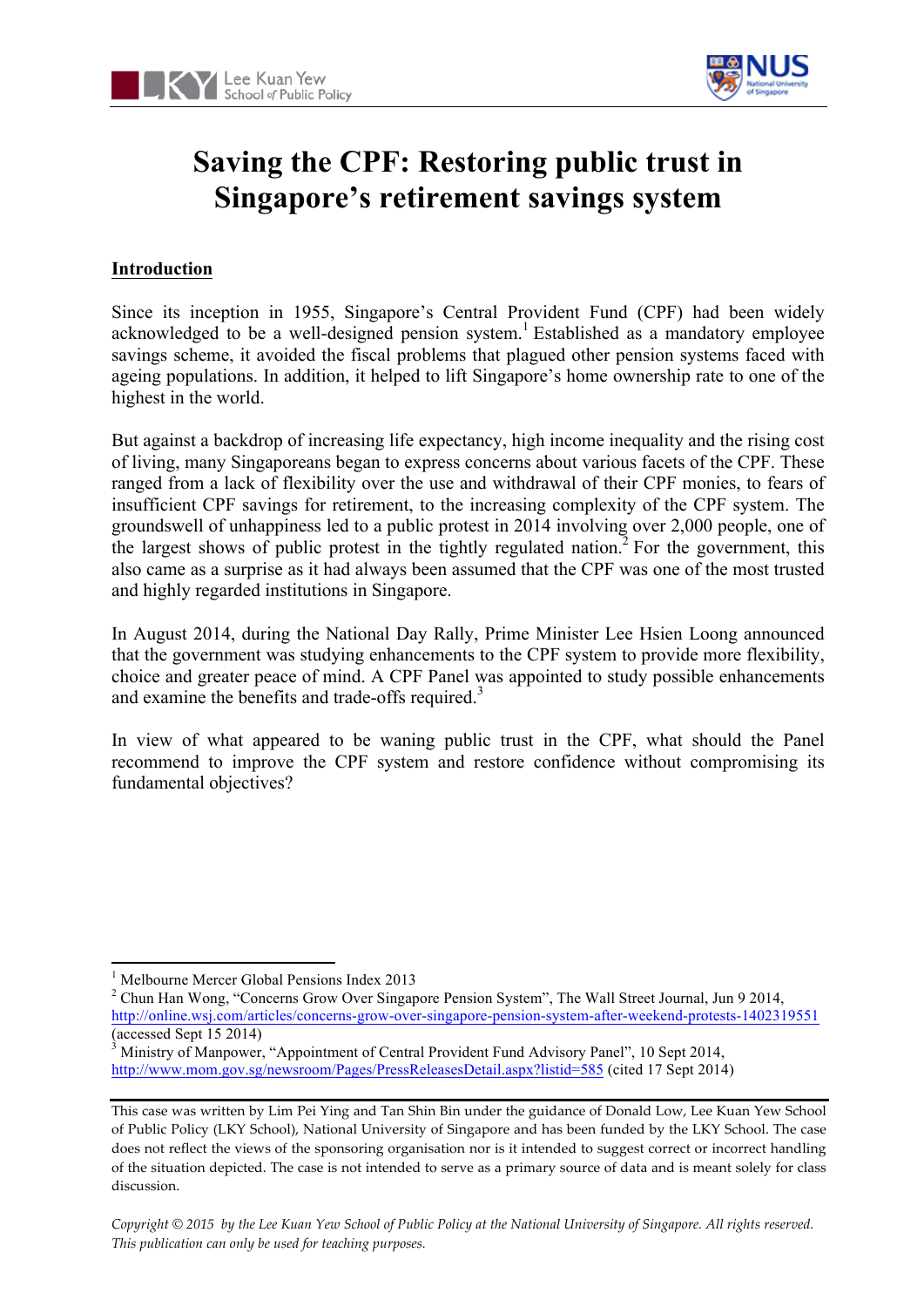#### **Part I: Singapore's Central Provident Fund (CPF)**

The CPF was introduced in 1955 by the British colonial government. To avoid having to shoulder the responsibility of paying pensions for future retirees of the colony<sup>4</sup>, the British government designed the CPF as a mandatory savings account for employees. The objective was to put in place a simple savings system that provided post-retirement security. The CPF was thus intended to be self-financing, in which a member's benefits consisted only of his contributions (over his working life) and the interest earnings accrued.

As participation in the CPF system was compulsory only for employees, the CPF did not cover the entire working population, nor did it provide social security for housewives, the unemployed, the disabled or the sick.<sup>5</sup> At the point of inception, employees had to contribute 5% of their wages, while their employers contributed another 5%. Withdrawal of savings was allowed only under three circumstances: reaching the age of 55, permanent disability, or permanent departure from Singapore or West Malaysia. CPF members could also withdraw all of their CPF savings in a lump-sum at age 55.

Even in those early days, there was considerable resistance to the idea of a provident fund. Lower income workers viewed it as a form of taxation, better-off workers felt that they were capable of managing their own savings, while employers saw it as an additional cost.<sup>6</sup>

#### *How was CPF system organised?*

The CPF system had undergone multiple changes over the years. However, the basic principle of requiring working Singaporeans and their employers to make monthly contributions to their CPF accounts remained constant. The philosophy that underpinned this system was that of individual responsibility; this was also consistent with the Singapore government's aversion to state welfare.

A CPF member in 2014 would have had three CPF accounts – the Ordinary Account (OA), the Special Account (SA) and the Medisave Account (MA). At age 55, a retirement account (RA) would be created. Contributions to these accounts varied according to the age of the employee, and were distributed across the three accounts. The savings in each account were intended for specific purposes (see Exhibit 1). Interest was paid by the government on the savings in each account. As prescribed in the CPF Act, all savings were guaranteed a floor rate of 2.5% per annum<sup>7</sup>, though a 4% rate was paid on savings in the SA, MA and RA (abbreviated as SMRA).

In order to ensure that CPF savings went towards their intended usage and to prevent depletion prior to retirement, the CPF Board subjected pre-retirement withdrawals to stringent conditions. These included one's age, how the monies would be used, the amount of savings available, and various other conditions.

One major condition that restricted CPF withdrawals was the Minimum Sum (MS). The MS was a predetermined amount set by the CPF Board. It was intended to provide a post-

<sup>4</sup> Linda Low and Aw Tar Choon, *Housing a Health, Educated and Wealthy Nation through the CPF* (Marshall Cavendish: 2004), 1

 $<sup>5</sup>$  Ibid., 15</sup>

<sup>&</sup>lt;sup>6</sup> Central Provident Fund Board, *Saving for our Retirement – 50 Years of CPF* (SNP Editions: 20015), 18, 20<br><sup>7</sup> CPF Interest Rates 1955-2014, http://mycpf.cpf.gov.sg/NR/rdonlyres/EE9DB343-9968-482F-9CC0-789DB85F3FEC/0/CPFInterestRates.pdf (accessed Sept 15 2014)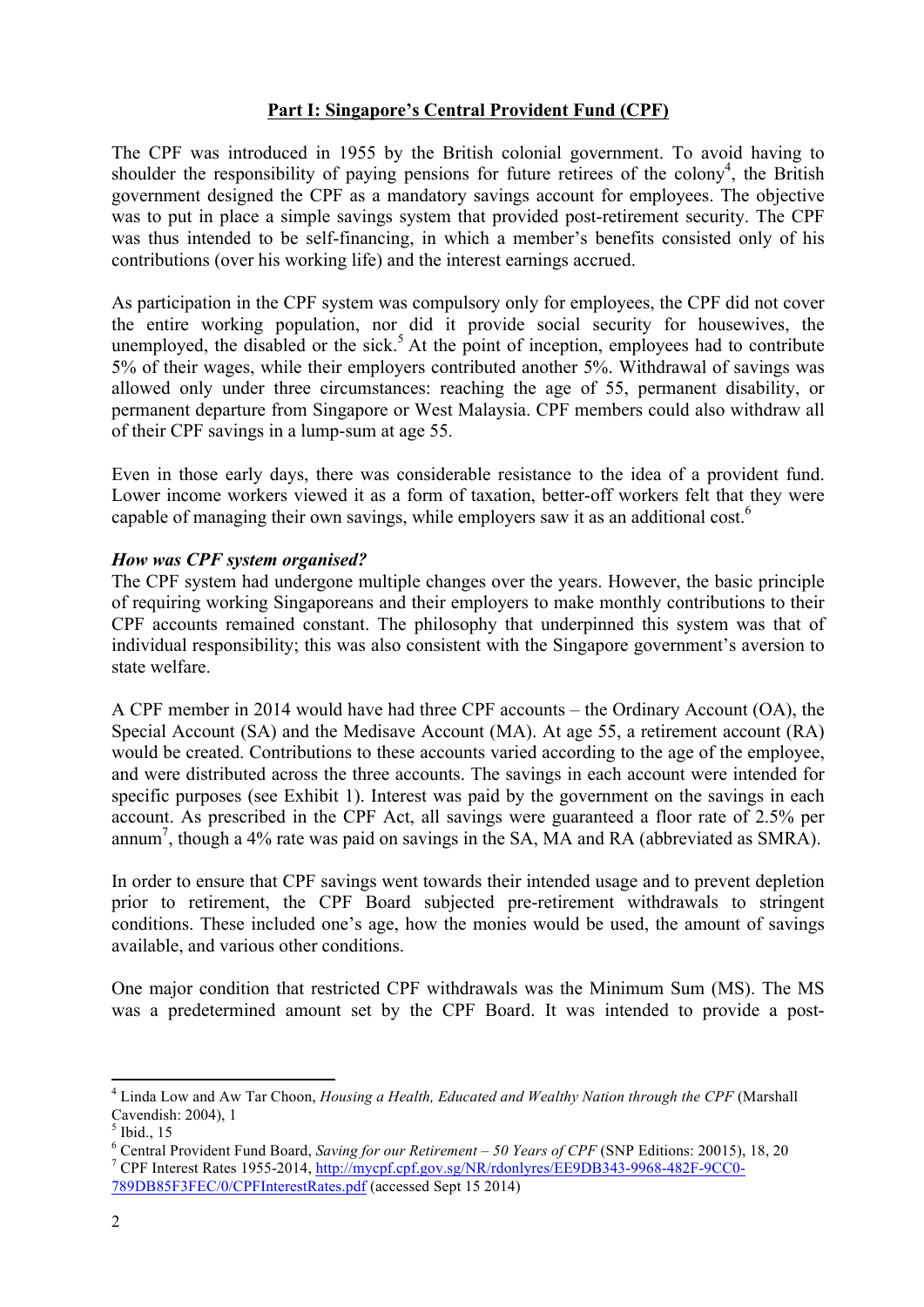retirement monthly income for life.<sup>8</sup> This monthly income was pegged to the likely living expenses of a lower middle-income, retired household. <sup>9</sup> A separate Minimum Sum was set for the MA (known as the Medisave Minimum Sum, or MMS), to ensure sufficient savings for one's medical needs in retirement.

|                       | <b>Ordinary Account (OA)</b>                                                | <b>Special Account (SA)</b> | <b>Medisave</b><br>Account |
|-----------------------|-----------------------------------------------------------------------------|-----------------------------|----------------------------|
|                       |                                                                             |                             | (MA)                       |
| <b>Uses</b>           | Buying a property, paying                                                   | Retirement and              | Hospitalisation,           |
|                       | for approved insurance and                                                  | investment in approved      | medical insurance, and     |
|                       | investment products, paying                                                 | in retirement-related       | other approved             |
|                       | for higher education in local                                               | financial products          | healthcare uses.           |
|                       | institutions.                                                               |                             |                            |
|                       |                                                                             |                             |                            |
| <b>Interest Rates</b> | $2.5\%$ per annum                                                           | $4\%$ per annum             | $4\%$ per annum            |
|                       | The first \$60,000 in a member's combined CPF balances, with up to \$20,000 |                             |                            |
|                       | from his OA, earned an extra 1% per annum.                                  |                             |                            |
| Contribution          | $1\% - 23\%$                                                                | $1\% - 9.5\%$               | $7\% - 9.5\%$              |
| Rates                 |                                                                             |                             |                            |
| <b>Minimum Sum</b>    | \$155,000                                                                   |                             | \$43,500                   |
| (for those turning    |                                                                             |                             |                            |
| 55 in 2014)           |                                                                             |                             |                            |

#### **Exhibit 1: CPF Accounts**

Upon reaching the official withdrawal age of 55, a member could withdraw his CPF savings in cash setting aside the prevailing MS. A member whose OA and SA savings were below \$5,000 could withdraw all of these savings. If he failed to reach the MS, he could withdraw \$5,000 and had to set aside the rest in his RA. If he had CPF savings over and beyond the MS required, he could withdraw the 'excess' savings above the stipulated MS. Also at age 55, the CPF Board would transfer a member's OA and SA savings into a newly created RA, up to the MS level. If his OA and SA savings were insufficient to make up the MS, CPF savings previously used to buy property would be automatically 'pledged' to form up to 50% of the MS.

Members with at least \$40,000 in the RA at 55 years old, or at least \$60,000 at 65 years old, would be automatically enrolled into CPF LIFE, a life insurance annuity. A portion of their RA savings would be used to buy this annuity. Enrolled members would not be able to leave the scheme for reasons other than severe medical conditions or permanent departure from Singapore. The premium and benefit levels of CPF LIFE would be determined by an independent actuarial consultant, and reviewed from time to time to take into account factors such as life expectancy and investment returns.

# *Guiding Principles*

<u> 1989 - Jan Samuel Barbara, margaret e</u>

The CPF system underwent numerous tweaks and reforms throughout its history of nearly 60 years. In spite of this, the principle of *individual responsibility* endured over time. This philosophy was reflected in the design of the CPF as a *defined contribution* scheme, in which a retiree's benefits were determined by his contributions. Over the years, government leaders had

<sup>8</sup> Linda Low and Aw Tar Choon, *Housing a Health, Educated and Wealthy Nation through the CPF* (Marshall Cavendish: 2004), 59

<sup>&</sup>lt;sup>9</sup>Parliament of Singapore, "CPF Minimum Sum Requirement and Singaporean's Retirement Adequacy", Tan Chuan Jin, 8 July 2014, http://sprs.parl.gov.sg/search/topic.jsp?currentTopicID=00006376- WA&currentPubID=00006372-WA&topicKey=00006372-WA.00006376-WA\_2%2Bid-c5f70150-4752-491f-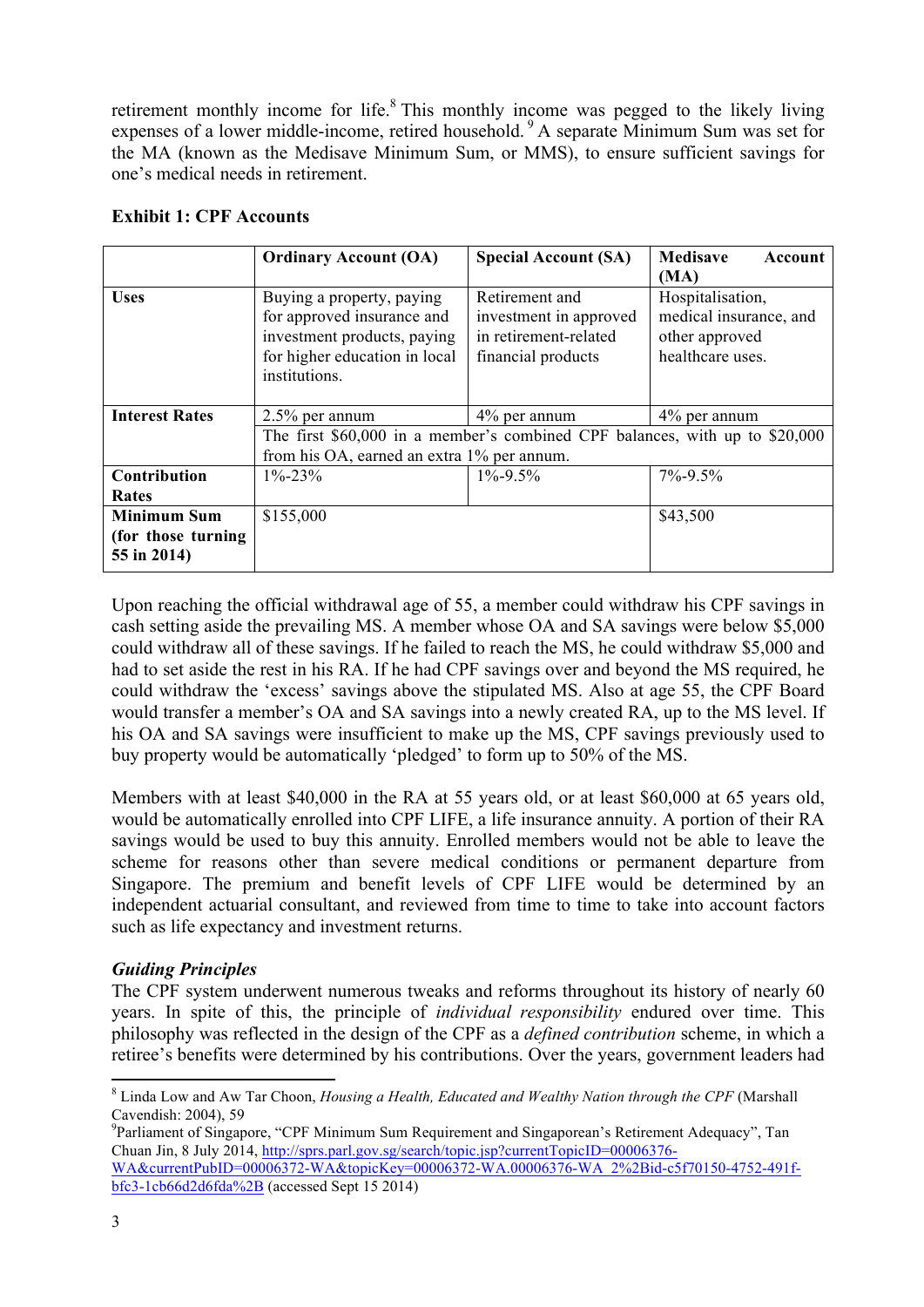constantly reminded Singaporeans of the underlying tenet of individual responsibility. For instance, Deputy Prime Minister Tharman Shanmugaratnam said in 2012 that "no matter how well designed the CPF system is, retirement adequacy is still premised on individuals taking responsibility to work and save, and employers taking the responsibility to provide good jobs, share productivity gains fairly and keep older workers employed."<sup>10</sup>

Over time, however, policies started shifting in favour of *some* risk pooling. CPF LIFE, a life insurance annuity scheme, had been introduced in 2009 essentially to pool longevity risks. The government also announced in 2014 that it was considering a 'Silver Support' scheme which could take the form of a basic tax-financed, means-tested pension provided by the state to reduce old-age poverty.<sup>11</sup>

Regardless of these gradual shifts towards greater risk sharing, the importance of self-reliance was still repeatedly emphasised. President Tony Tan Keng Yam, in his 2014 address at the opening of Parliament, noted that Singaporeans believed 'that personal responsibility and effort are essential to their dignity and self-worth'.<sup>12</sup> Similarly, when CPF LIFE was launched, then-Minister for Manpower Gan Kim Yong highlighted that in spite of the risk pooling approach, 'CPF LIFE is designed to preserve the principle of self-reliance and self-provision'. This was because members must fund the insurance premiums with their own savings, and the level of payouts was determined by the amount of one's savings.<sup>13</sup>

The government described the CPF system as being *fair, safe, sustainable* and *flexible*. <sup>14</sup> As a fully-funded defined contributions scheme, the CPF was financially sustainable as it did not depend on future working generations to pay the pensions of today's workers. DPM Tharman described this as one of CPF's key strengths in view of the looming fiscal crises faced by most of the advanced countries saddled with 'pay-as-you-go' pension systems in which the working generation was increasingly unable to afford the pensions of the growing pool of retirees. In Singapore's case there were 'no unfunded or sudden liabilities that would burden [its] children's generation'15.

However, given that the government's guaranteed interest rates on members' CPF accounts, some questioned whether the government could sustain its commitment on the interest payouts to CPF members. DPM Tharman stated that 'so long as the Government continues to run prudent budgets, and invest the reserves wisely', the system would be sustainable.<sup>16</sup>

<sup>&</sup>lt;sup>10</sup> Keynote Address by Mr Tharman Shanmugaratnam, Deputy Prime Minister and Minister for Finance at the Singapore Human Capital Summit 2012, 19 Sept 2012,

http://www.mom.gov.sg/newsroom/Pages/SpeechesDetail.aspx?listid=403 (accessed Sept 15 2014)<br><sup>11</sup> Christopher Gee and Yap Mui Teng, "Adding a first pillar to old-age income support", 19 Aug 2014,

http://www.straitstimes.com/news/opinion/more-opinion-stories/story/adding-first-pillar-old-age-income-support-<sup>20140819</sup> (accessed Aug 25 2014) <sup>12</sup> "Singapore President Tony Tan Keng Yam opens new session of Parliament: His address in full"*, The Straits* 

*Times,* May 16 2014, http://www.straitstimes.com/news/singapore/more-singapore-stories/story/singapore-

president-tony-tan-keng-yam-opens-new-session- (accessed Sept 15 2014)<br><sup>13</sup>Speech by Mr Gan Kim Yong, Minister for Manpower, at the CPF Board's Celebrating 55! Seminar, 26 June<br>2010, http://mycpf.cpf.gov.sg/CPF/News/News-R

<sup>&</sup>lt;sup>14</sup> DPM Tharman Shanmugaratnam's Reply to Parliamentary Questions on CPF Interest Rates and Investment of CPF Funds, Jul 8 2014,

http://app.mof.gov.sg/newsroom\_details.aspx?type=parliamentary&cmpar\_year=2014&news\_sid=201407084724 34506681 (accessed Aug 25 2014)<br><sup>15</sup> Annual Budget Speech 2014, http://www.singaporebudget.gov.sg/budget\_2014/BudgetSpeech.aspx (Accessed

<sup>15</sup> Sept 2014)

 $16$  Ibid.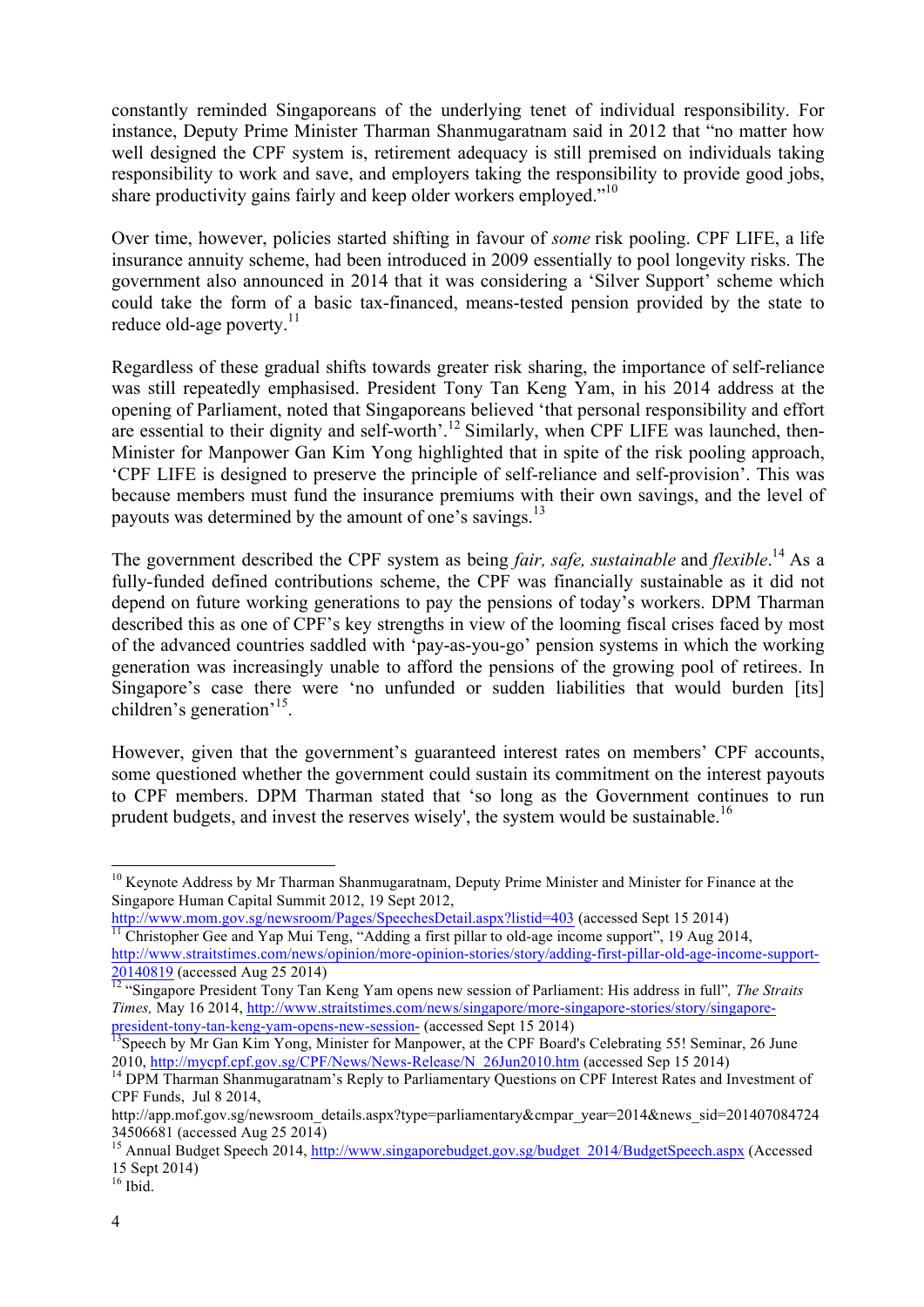In a reply to parliamentary questions on CPF interest rates and investment of CPF funds, DPM Tharman explained that the CPF system was '**fair**' because fair returns were given on the savings based on investments of comparable risk and duration in the market.<sup>17</sup> He took pains to describe in detail how the interest rates in the various accounts were determined, and emphasised the difference between the liquid nature of the OA savings and longer term nature of the SMRA savings. Consequently, OA interest rates were pegged to the 12-month fixed deposit and month-end savings rates of the major local banks, while SMRA savings were pegged to the yield of 10-year SGS (Singapore Government Securities<sup>18</sup>) bonds plus 1%, in order to approximate the rate of 30-year government bonds. In fact, the 2.5% rate for the OA savings and 4% rate for SMRA savings had exceeded their respective pegs since the late 1990s.

DPM Tharman also explained that the CPF Board invested CPF members' monies in Special Singapore Government Securities (SSGS). These were issued specially by the government to the Board. As the SSGS bonds were guaranteed by the government, the CPF Board faced no risk of being unable to meet its obligations to its members. The SSGS bonds were "comingled" with other government assets and managed by the Government Investment Corporation of Singapore (GIC). Although there had been years when GIC's returns had fallen below SSGS interest rates, the government's substantial buffer of net assets had enabled it to absorb the shortfalls and meet its interest obligations.<sup>19</sup> Manpower Minister Tan Chuan-Jin noted in a blogpost titled 'Your CPF funds are absolutely safe'<sup>20</sup> that CPF interest rates were guaranteed by one of the few remaining triple-A rated governments in the world.<sup>21</sup>

Flexibility was another oft-cited strength of the CPF system. For instance, DPM Tharman stated that there was 'very significant flexibility' in the CPF because 'significant amounts of money [could] in fact be taken out to be used, to be saved as [one] wish[ed] or to be used to meet immediate means.<sup>22</sup> Members were able to withdraw their CPF savings prior to retirement, for example, to fund their home purchases or pay for medical insurance. However, during his 2014 National Day Rally speech, Prime Minister Lee Hsien Loong acknowledged that some CPF members wanted even greater flexibility and said that the government would consider allowing the withdrawal of part of their CPF savings in a lump sum after age 65, subject to limits. $^{23}$ 

<sup>&</sup>lt;sup>17</sup>DPM Tharman Shanmugaratnam's Reply to Parliamentary Questions on CPF Interest Rates and Investment of CPF Funds, Jul 8 2014,

http://app.mof.gov.sg/newsroom\_details.aspx?type=parliamentary&cmpar\_year=2014&news\_sid=201407084724 34506681 (accessed Aug 25 2014)

<sup>18</sup> For more information on SGS: http://www.sgs.gov.sg/

<sup>&</sup>lt;sup>19</sup>DPM Tharman Shanmugaratnam's Reply to Parliamentary Questions on CPF Interest Rates and Investment of CPF Funds, Jul 8 2014,

http://app.mof.gov.sg/newsroom\_details.aspx?type=parliamentary&cmpar\_year=2014&news\_sid=201407084724 34506681 (accessed Aug 25 2014)

 $20$  Tan Chuan-Jin, "The Truth About Our CPF and the Minimum Sum", 25 May 2014,

http://momsingapore.blogspot.sg/2014/05/the-truth-about-our-cpf-and-minimum-sum.html, accessed 24 Aug 2014 <sup>21</sup>DPM Tharman Shanmugaratnam's Reply to Parliamentary Questions on CPF Interest Rates and Investment of CPF Funds, Jul 8 2014,

http://app.mof.gov.sg/newsroom\_details.aspx?type=parliamentary&cmpar\_year=2014&news\_sid=201407084724 34506681 (accessed Aug 25 2014)

<sup>22</sup> Walter Sim, "CPF is a robust and sustainable system: Tharman", *The Straits Times*, 22 Jun 2014, http://www.straitstimes.com/the-big-story/national-day-rally-2014/story/cpf-robust-and-sustainable-systemtharman-20140622<br><sup>23</sup> Prime Minister Lee Hsien Loong's National Day Rally 2014 (Speech in English),

http://www.pmo.gov.sg/content/pmosite/mediacentre/speechesninterviews/primeminister/2014/August/primeminister-lee-hsien-loong-s-national-day-rally-2014--speech.html (accessed 15 Sep 2014)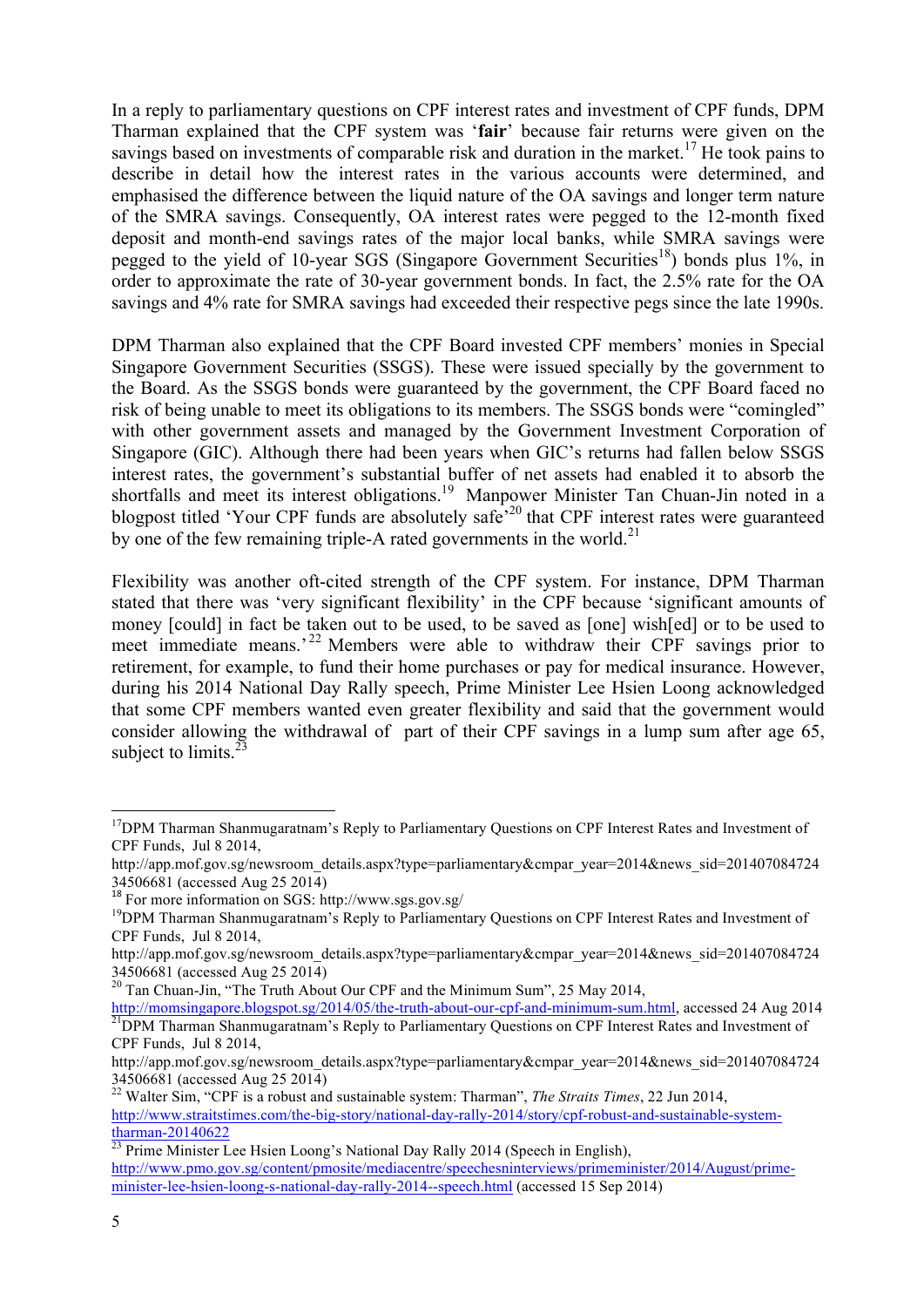#### *Objectives of the CPF*

*To enable Singaporeans to have a secure retirement, through lifelong income, healthcare financing and home financing.*

- CPF Board's mission statement

Economic security at retirement was the sole objective of the CPF when it was first conceived. However, over the years its domain extended to cater to other social, economic and political imperatives such as home ownership, healthcare, education and investment.<sup>24</sup> The CPF had also been described as a system that helped to promote and maintain values which, according to a publication by the CPF Board, Singaporeans 'treasure[d] as a people', including selfreliance, dependence on the family, lightening society's burden, and national growth and stability.<sup>25</sup> As a testament to the CPF system's all-encompassing nature, a leading newspaper op-ed commented that working on the CPF was 'a policy wonk's dream, being able to adjust the numbers here and there to achieve whatever social, economic or political objective [one] care[d] to set'.<sup>26</sup>

#### **EXECUTE:** Retirement

When the CPF was introduced in 1955, a member could withdraw all of his savings in one lump sum when he turned 55. Despite rising life expectancy and a recommendation by a high level government-appointed committee in 1984 to raise the withdrawal age in tandem with the increases in retirement age, the CPF withdrawal age of 55 had remained unchanged.

To address the concern that CPF members would not set aside sufficient savings even as they lived longer, the Minimum Sum Scheme was introduced in 1987. Under the Scheme, members' CPF savings would be disbursed in the form of monthly payouts estimated to last 20 years. The MS was originally set at \$30,000. Upon reaching the withdrawal age of 55, members would be allowed to withdraw from their CPF savings a lump sum up to 50% of their cash savings or at least \$10,000, whichever was higher (the '50% withdrawal rule'). This was intended to tide the member over until the 'Drawdown Age' (DDA) of 60 at the time, whereupon monthly payouts from the Minimum Sum would commence.<sup>27</sup> But concerns about the premature depletion of members' RAs resulted in the '50% withdrawal rule' being removed in 2003. This change was phased in over 10 years.

In order to deal with the ageing population, the government progressively increased the DDA and MS level over the years. The MS was projected to reach \$120,000 (in 2003 dollars) on 1 July 2015. This worked out to \$161,000 for inflation, while the DDA would reach 65 in 2018. (Exhibit  $2^{28}$  below summarises changes in CPF Minimum Sum over the years.)

Although the DDA and the level of MS were updated from time to time, the government chose not to meddle with the withdrawal age of 55. This reluctance was attributed to policymakers' fear of a public uproar similar to that generated by a 1984 proposal by then-Minister for Health Howe Yoon Chong to increase the withdrawal age from  $55$  to  $60.<sup>29</sup>$  While this recommendation

http://mycpf.cpf.gov.sg/NR/rdonlyres/957F7D54-B236-45EA-89FE-<br>29890B6E0AB9/0/CPFTrendsMinimumSum Feb2011.pdf (accessed 30 Aug 2014)

<sup>&</sup>lt;sup>24</sup> Tan Soo San, "The Central Provident Fund: More Than Retirement", *Ethos* (2004), accessed 22 Aug 2014

<sup>&</sup>lt;sup>25</sup> Central Provident Fund Board, *The CPF Story – 40 Years Serving Singapore* (1995), 10<br><sup>26</sup> Han Fook Kwang, *Wanted: A New CPF Vision*, The Straits Times, August 3, 2014<br><sup>27</sup> Tan Soo San, "The Central Provident Fund:

<sup>29890</sup>B6E0AB9/07CPTTTrendsminimumsum\_Feb2011.pdf (accessed 20 Aug 2014) 29 Tan Soo San, "The Central Provident Fund: More Than Retirement", *Ethos* (2004), accessed 22 Aug 2014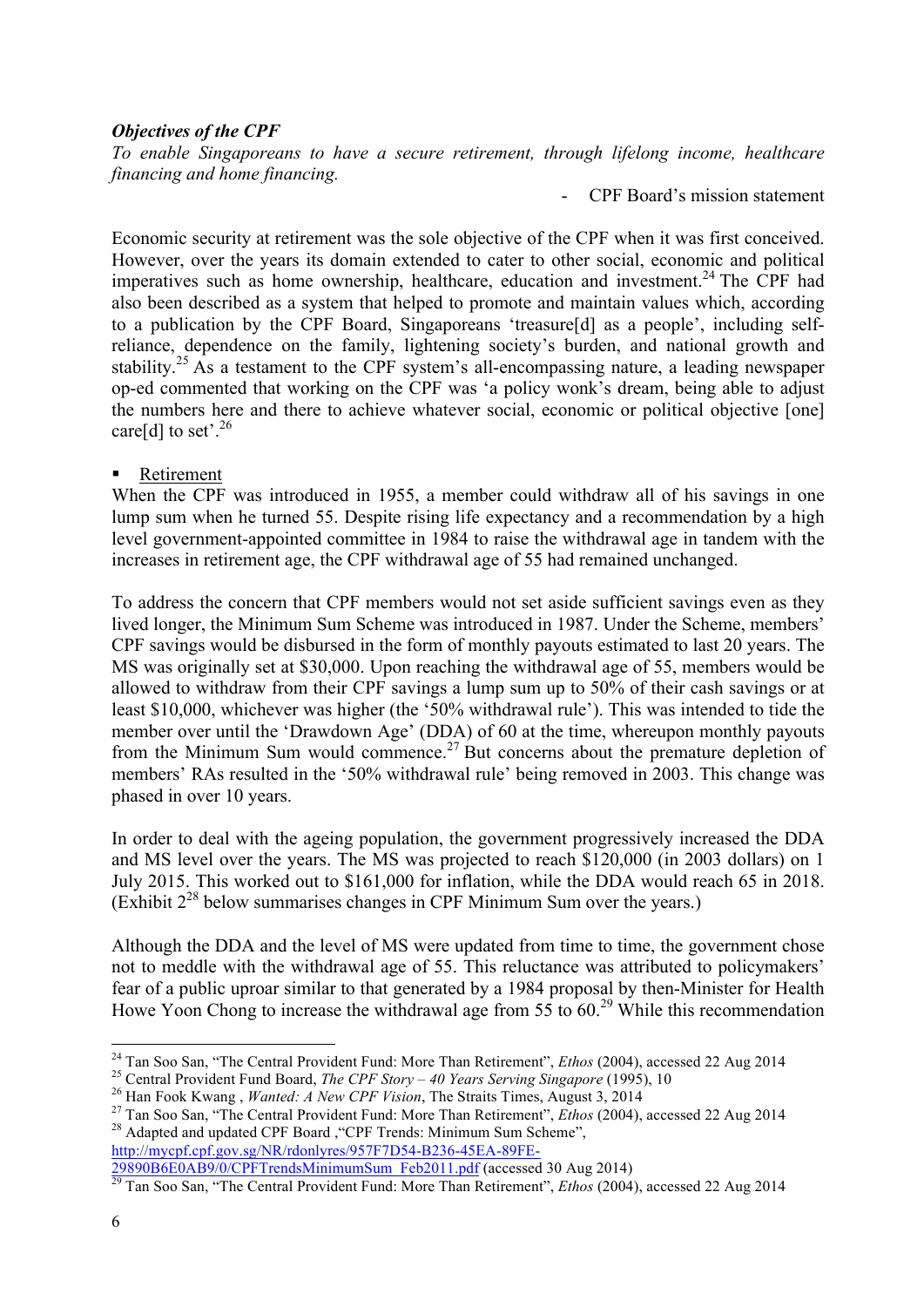was economically sensible (as the retirement age had then been raised to 60), older CPF members perceived it as a betrayal of the promise that they could enjoy their CPF savings from age  $55.^{30}$  In fact, various commentators suggested that it was policymakers' deep-rooted reluctance to adjust the withdrawal age that led them to formulate the Minimum Sum Scheme to restrict the early withdrawal of CPF savings, and ensure that payouts could keep pace with increasing longevity.



# **Exhibit 2: Changes in CPF Minimum Sum**

In 2009, CPF LIFE was introduced to manage the longevity risk caused by longer lifespans. It was then estimated that about half of Singapore residents above 65 would outlive their CPF savings under the Minimum Sum Scheme. CPF LIFE was designed on the principle of risksharing, where the interest earned on the annuity premiums would be pooled and shared among participants. This risk-sharing approach represented a marked departure from the Minimum Sum Scheme, which had been firmly founded on the principle of self-reliance (as members could withdraw only what they had contributed, with interest).

# Home Ownership

<u> 1989 - Jan Samuel Barbara, margaret e</u>

Since the 1960s, the government had espoused home ownership as a nation-building goal. Lee Kuan Yew, then Prime Minister, stated that "[his] primary preoccupation was to give every citizen a stake in the country and its future". He believed that 'this sense of ownership was vital for our new society which had no deep roots in a common historical experience'.<sup>31</sup>

The Home Ownership Scheme, which started in 1968, served a number of purposes. Firstly, it provided homes for the majority of the population who were then living in slums. Secondly, it contributed to the political, economic and social stability of Singapore by promoting rootedness, social integration and a sense of belonging.<sup>32</sup> In addition, the home ownership

<sup>&</sup>lt;sup>30</sup> Linda Low and Aw Tar Choon, Social Insecurity in the New Millennium: The Central Provident Fund in Singapore, Marshall Cavendish, 2004, pg 139

<sup>&</sup>lt;sup>31</sup> Lee Kuan Yew, *From Third World to First: The Singapore Story 1965-2000* (Singapore Press Holdings, 2000), 117

<sup>32</sup> Yap Chin Beng, "Homes for a Nation – Public Housing in Singapore", *Ethos* (1997), accessed 1 Aug 2014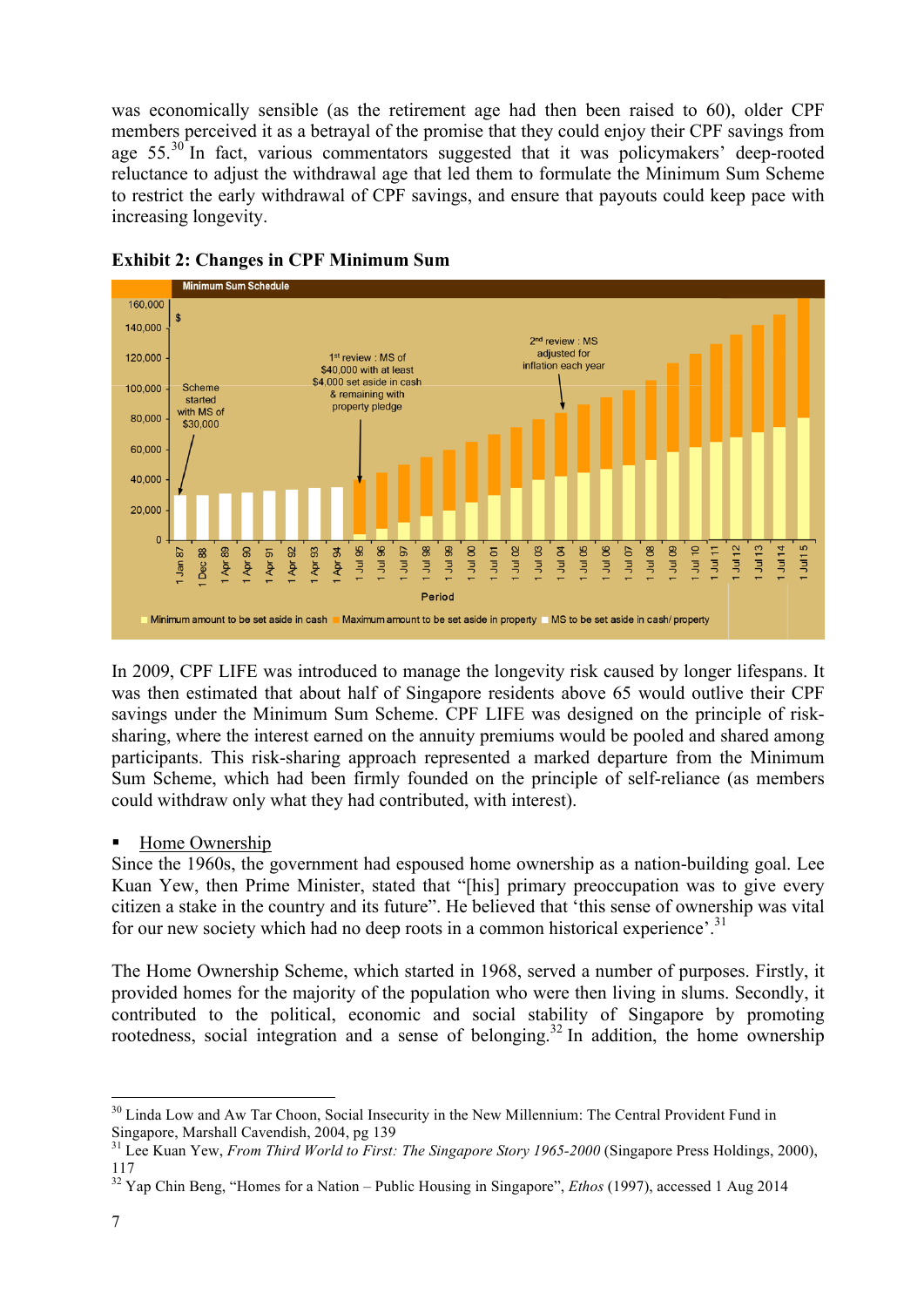objective helped to establish political legitimacy for the People's Action Party (PAP) government.<sup>33</sup> The Scheme was widely lauded as being very successful.

Under the Home Ownership Scheme, CPF savings could be used to purchase a Housing and Development Board (HDB) flat. When the scheme was first introduced, CPF savings could be used to pay for only a portion of the flat's purchase price, to ensure that savings for retirement would not be depleted. However, this was gradually liberalised so that the entire cost of the flat could be paid for with CPF funds. In 1981, the scheme was extended to cover private residential properties.

Given that the pool of CPF savings for purchasing a home and retirement was largely the same, home ownership inevitably became closely intertwined with goals of retirement adequacy. Prime Minister Lee Hsien Loong described the CPF and home ownership as "the twin pillars of our retirement adequacy", and likened one's home to a "valuable little pot of gold to draw on".<sup>34</sup> DPM Tharman noted,

*[The] CPF has helped Singaporeans own their homes, and contributed to making home ownership a key pillar of our social security system. That's a unique feature of our social security system in Singapore – it is not just about worker's financial savings in the CPF but the fact that the CPF system plus housing grants give the average and lower income worker an asset. Even amongst the bottom 20% of households by income in Singapore, over four-fifths own their homes. That's unique. This also means that the vast majority of our working population has shared in the rewards of economic development through the increased value of their homes over the course of their working lives.*<sup>35</sup>

The government had also put in place schemes to encourage the monetisation of housing assets so as to unlock the wealth accumulated in them over the years for retirement. For example, the Lease Buyback Scheme (LBS) allowed elderly flat owners to top up their RAs with proceeds from selling part of their HDB leases back to HDB, while the Silver Housing Bonus was awarded for selling one's home and buying a smaller flat. The initial response of senior citizens to such monetisation options was poor, due to reasons ranging from an unwillingness to uproot, to the fear of outliving one's lease. In 2014, the government announced enhancements to the Lease Buyback Scheme to make it more attractive and available to more households.<sup>36</sup>

**EXECUTE:** Healthcare

 

In the early 1980s, as part of a drive to put healthcare financing on a sounder fiscal footing, policymakers decided to fold healthcare into the CPF system. The Medisave Account introduced in 1984 mirrored the OA account in that it was a mandatory national savings scheme. Once again, this reflected the government's philosophy of self-reliance, as it shifted

<sup>34</sup>Prime Minister Lee Hsien Loong's National Day Rally 2014 (Speech in English),

<sup>33</sup> Linda Low and Aw Tar Choon, *Housing a Health, Educated and Wealthy Nation through the CPF* (Marshall Cavendish: 2004), 92

http://www.pmo.gov.sg/content/pmosite/mediacentre/speechesninterviews/primeminister/2014/August/primeminister-lee-hsien-loong-s-national-day-rally-2014--speech.html (accessed 15 Sep 2014)

<sup>35</sup> Keynote Address by Mr Tharman Shanmugaratnam, Deputy Prime Minister and Minister for Finance at the Singapore Human Capital Summit 2012, 19 Sept 2012,

http://www.mom.gov.sg/newsroom/Pages/SpeechesDetail.aspx?listid=403<br><sup>36</sup> Janice Heng, "Changes to HDB Lease Buyback Scheme: Higher income ceiling, more cash upfront for owners', *The Straits Times, Sep 3 2014, http://www.straitstimes.com/news/singapore/housing/story/changes-hdb-lease*buyback-scheme-higher-income-ceiling-more-cash-upfron (cited Sept 17 2014)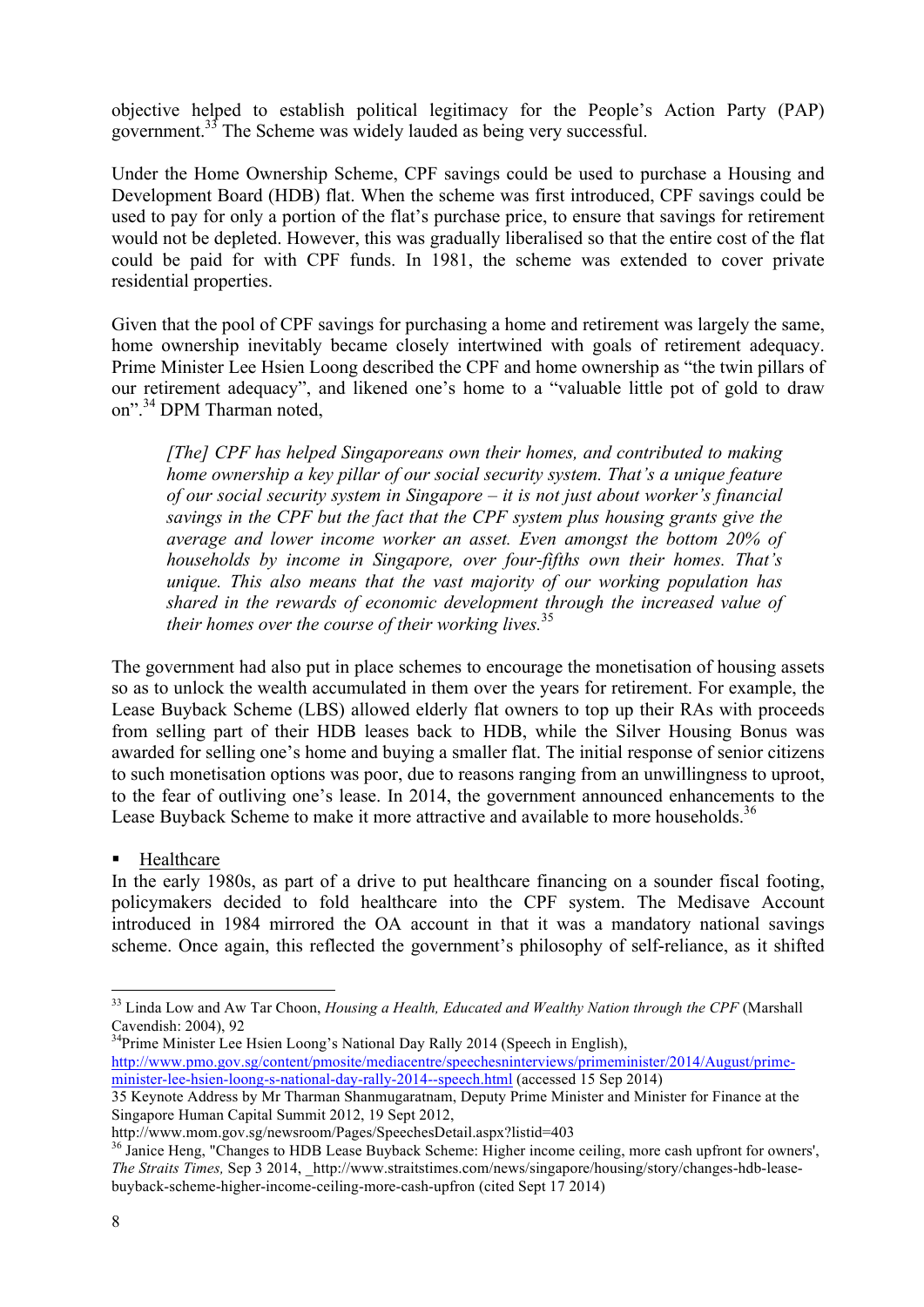more of the burden of healthcare costs from the state to individuals, at a time when the population was becoming more affluent.<sup>37</sup>

To avoid over-consumption, CPF savings in a member's Medisave Account could be used only to pay for hospitalisation, limited outpatient treatments and certain medical insurance. In order to allow pooling of risks among family members, Medisave was designed so that family members could share the burden of healthcare costs.<sup>38</sup>

A CPF member's Medisave savings were intended to last until his retirement years. Mr Goh Chok Tong, then Second Minister for Health, said during a Parliament debate: "With Medisave, most Singaporeans will[…] be able to pay for their basic health care with dignity long after they have retired."<sup>39</sup> Thus, the Minimum Sum concept was extended to Medisave, and a Medisave MS was set to ring-fence a portion of members' CPF savings for medical use.

To cover medical costs for which Medisave alone would likely be insufficient, MediShield, a low cost catastrophic insurance scheme, was introduced in 1990. In 2013, the government announced that it would be replaced by MediShield Life in end 2015, which would give Singaporeans better protection against large hospital bills and expensive chronic treatments throughout their lives. This also represented a shift towards more risk pooling, in order to address what the MediShield Life Review Committee identified as 'the desire of Singaporeans for greater collective responsibility and a more inclusive society'. <sup>40</sup> DPM Tharman acknowledged that 'taking more collective responsibility and preserving an egalitarian ethos in Singapore are fundamental to our future<sup> $,41$ </sup>. Even so, this had to be balanced with the principle of self-reliance. Minister for Health Gan Kim Yong highlighted that even as collective responsibility and social safety nets were strengthened through MediShield Life, 'we remain mindful to reinforce the ethos of individual effort and responsibility for the family – values that keep our society together and our economy strong'.42

#### ! CPF as a macroeconomic stabilisation lever

The CPF also played a major role as a macroeconomic lever used on and off by the government over the past decades. This was evident in the fluctuation of CPF contribution rates during various periods of economic shocks.<sup>43</sup> For example, in the 1985 recession and during the 1997/98 Asian financial crisis, CPF contribution rates were cut as high total wage costs were seen to be hurting Singapore's competitiveness. After the first rate cut in 1985, the government set a long term target rate at 40% and a floor rate at 35% which would allow CPF to continue to be used as a macroeconomic policy tool while maintaining its objectives of retirement, housing and healthcare.<sup>44</sup> However, in 2003, due to an uncertain outlook caused by

<sup>37</sup> Linda Low and Aw Tar Choon, *Housing a Health, Educated and Wealthy Nation through the CPF* (Marshall Cavendish: 2004), 55<br><sup>38</sup> William Haseltine, "Affordable Healthcare: the Singapore Healthcare Story", Singapore: Ridge Books, 2013, 47<br><sup>39</sup> Central Provident Fund Board, *The CPF Story – 40 Years Serving Singapore* (1995)

Review Committee, 8 July 2014,

http://www.moh.gov.sg/content/moh\_web/home/pressRoom/speeches\_d/2014/opening-speech-by-mr-gan-kim-<br>yong--minister-for-health--for-parl.html

Tan Soo San, "Design and renewal of the Central Provident Fund", in Case Studies in Public Governance: Building Institutions in Singapore, ed. June Gwee, (Routledge: 2012), 127

 $44$  Ibid., 130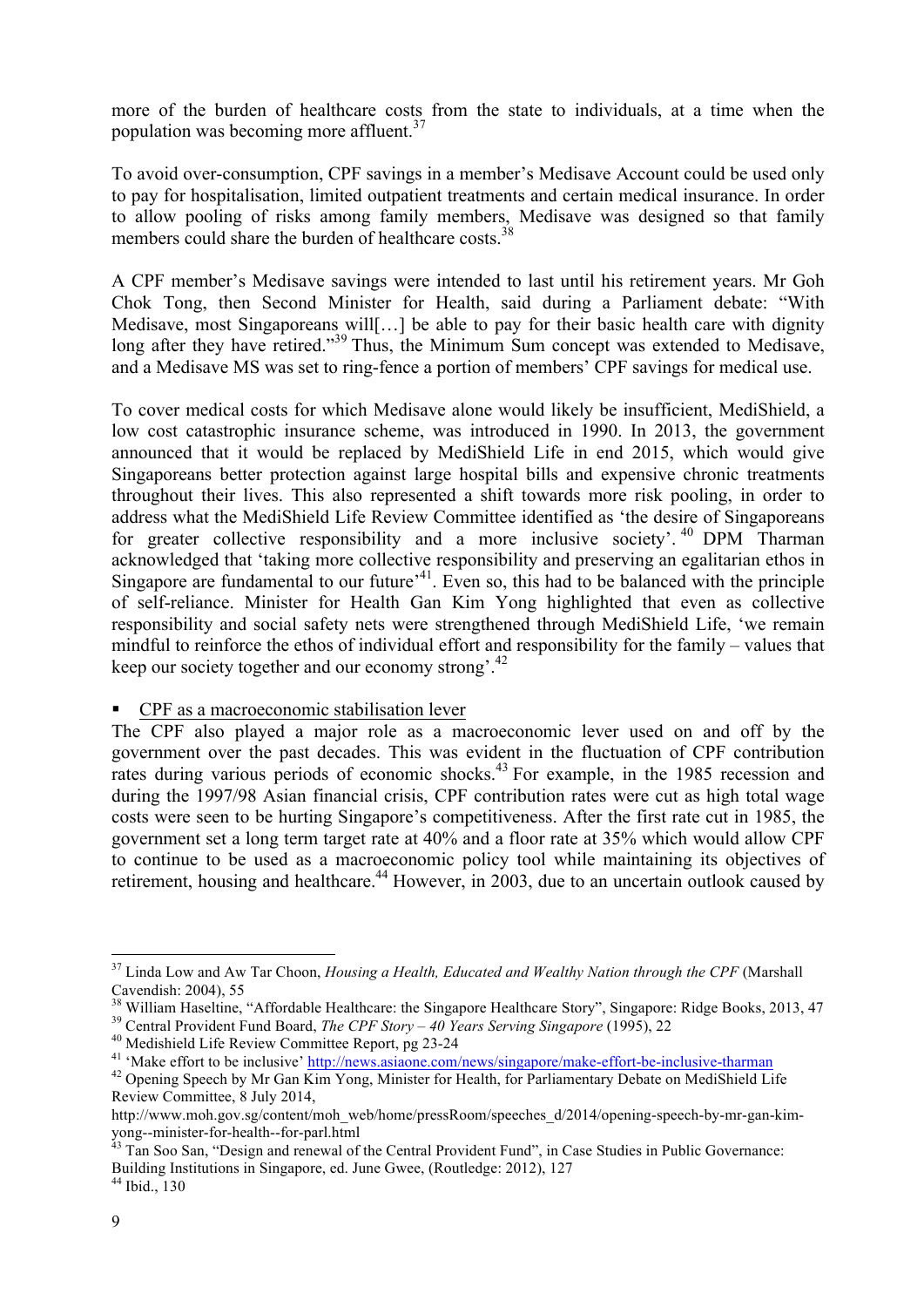terrorism threats and global competition, the government changed the target range to 30-36%.<sup>45</sup> Then-Prime Minister Goh Chok Tong explained,

*It is not practical to try to identify a single number as a long-term rate. No one can be sure how the competitive situation will evolve. We must also expect our economy to run into rough weather from time to time. We should thus make our system flexible, so that we can put more into the CPF in good years and cut the rate in bad years. This will give us room to respond quickly to the changing economic environment.*

# ■ Helping Low-Wage Workers

Since the early 2000s, as a result of technological advances and globalisation, less skilled workers in Singapore faced greater risks of wage stagnation, structural unemployment and a growing inequality. The Workfare Income Supplement (WIS) was introduced in 2007 to supplement the wages and CPF savings of older low-wage workers. It was part of a broader initiative called Workfare that sought to address the needs of the working poor and facilitate social mobility by supporting work by low-wage workers.<sup>46</sup> WIS was aimed at the bottom 20% of Singaporean workers; it was also designed to maintain the country's strong work ethic and to avoid unconditional welfare.

#### **Education**

When the CPF Education Scheme was introduced in 1989, then-Minister for Labour Lee Yock Suan stated that 'in drawing up the Scheme, [his] Ministry was guided by one basic principle, namely, that the fundamental objective of the CPF should be safeguarded. CPF savings [were] to provide for the old-age needs of the CPF members themselves. Any investment of CPF in education must not violate this primary objective'. $47$ 

The scheme was therefore conceived as a loan scheme, where any CPF withdrawn for education must be fully repaid with interest to the original CPF account. Under the Scheme, CPF members could use their OA savings to pay for their children's, spouse's or their own tuition fees. Despite calls over the years to liberalise this scheme, the government had declined to do so, reiterating that CPF was ultimately intended to meet retirement needs.<sup>48</sup>

# **Investment**

 

Since 1986, members could use their CPF savings for investments in approved instruments such as shares, loan stocks and gold. The key objective behind allowing CPF savings to be used for investment was to allow members who were more willing to take on more risk to enhance their retirement nest egg. At the time, only 20% of the gross OA savings of a CPF member could be invested, in excess of the MS. Over the years, the conditions for investing one's CPF savings were liberalised, for example by raising the limit of savings that could be

<sup>&</sup>lt;sup>45</sup> Goh Chok Tong, "Retuning CPF", 2003, http://sprs.parl.gov.sg/search/topic.jsp?currentTopicID=00063310-ZZ&currentPubID=00069948-ZZ&topicKey=00069948-ZZ.00063310-

 $\frac{ZZ\_1\%2 \text{Bid016}\_20030828\_S0003\_T00041\text{-ministerial-statement}\%2 \text{B (cited Aug }2\ 2014)}{36 \text{ Jacqueline Poh},\text{``Workfare: The Fourth Pillar of Social Security'', }*Ethos* (October 2007), accessed 5 Aug 2014\n\n
$$
^{47} \text{http://sprs.parl.gov.sg/search/topic.jsp?currentTopicID=00061559-ZZ&currentPubID=00069595-ZZ&to0069595-ZZ&to0061-00069595-ZZ&to006959
$$$ 

<sup>&</sup>lt;sup>48</sup> See for example, http://sprs.parl.gov.sg/search/topic.jsp?currentTopicID= $\overline{00078249}$ -

WA&currentPubID=00078241-WA&topicKey=00078241-WA.00078249-WA\_1%2Bid-c7a9f6d8-30e2-4eb5bb2b-488102084007%2B and http://sprs.parl.gov.sg/search/topic.jsp?currentTopicID=00000007- WA&currentPubID=00000021-WA&topicKey=00000021-WA.00000007-WA\_1%2Bid-eb3c7a9b-f289-47f6a66a-5fabcc672009%2B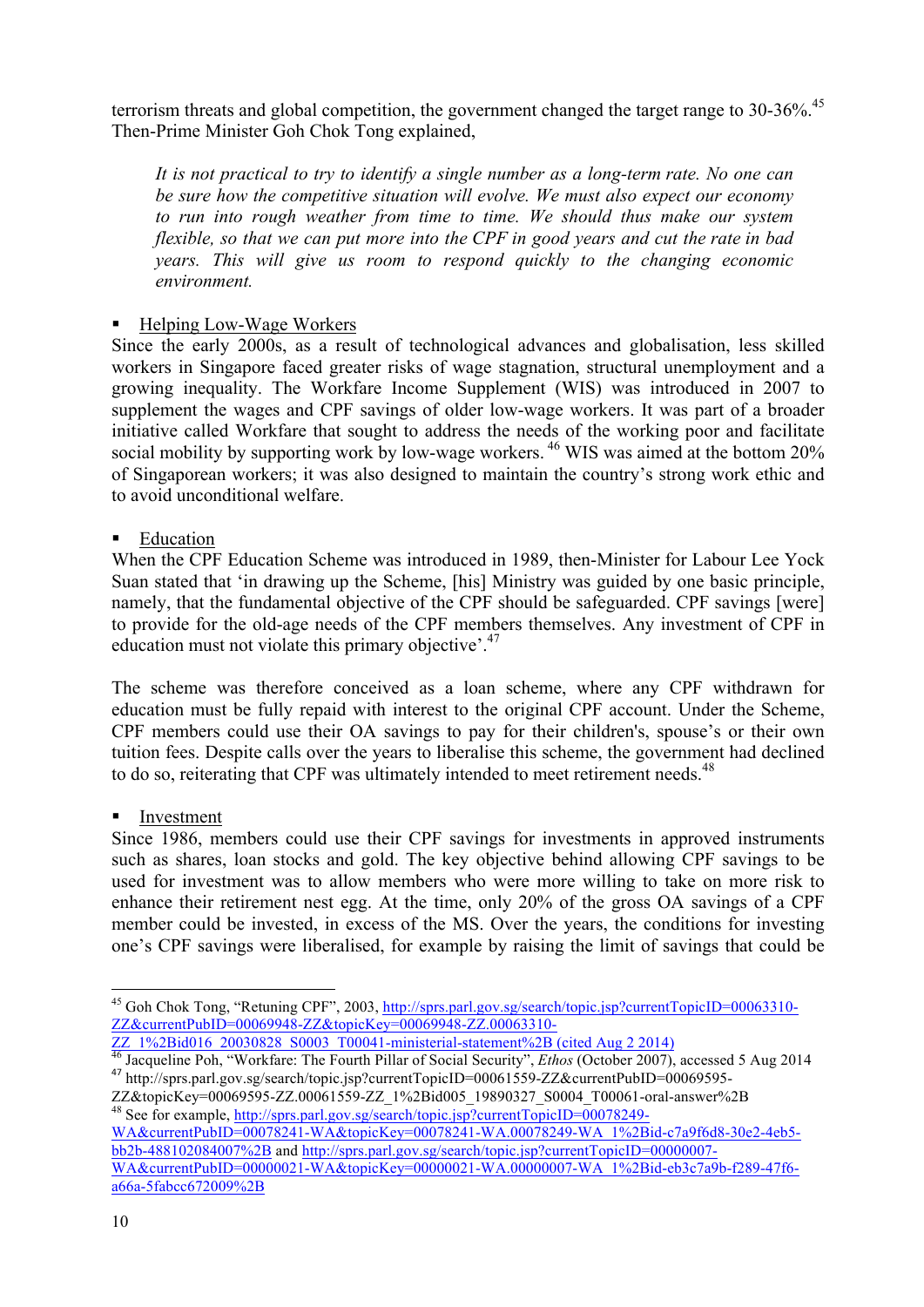invested, removing the requirement of maintaining the MS, and widening the investment options.

#### **Box 1: Choice vs Paternalism**

*Every country is concerned about how their people manage when they retire. While some argue that as individuals we should be left to sort our own lives out, in reality it often doesn't work out that way. Almost all developed countries have some form of pension or retirement system because most people generally don't save regularly nor do they effectively plan for their own retirement.*

*- Tan Chuan-Jin, Minister for Manpower*<sup>49</sup>

*At the bottom of resistance to institutional assistance in decision-making is the conviction that individuals should be permitted to simply choose a course of action, no matter how inferior that course of action is for that agent.* 

-J.D. Trout, cognitive scientist and philosopher at Loyola University Chicago $50$ 

Much of the dissatisfaction with the CPF centred on the degree of coercion coded into CPF policies. However, if Singaporeans were indeed left to plan for their own retirement, would they be able to do so sensibly and rationally?

Various studies have highlighted the cognitive limitations and biases that hinder adequate retirement planning. These studies revealed that people tended to be quite passive when faced with the complex choices and complicated information typical of savings schemes, investment products and pension plans. Faced with the bewildering array of choices, many who would have benefitted from participating from increasing their retirement savings ended up not participating at all. People also tended to procrastinate or delay saving for their retirement even when they agree with the importance of doing so.<sup>51</sup>

Most people are likely to have a high discount rate between immediate and future consumption. This leads to them choosing short-term gratification over their long-term interests. This excessive discounting of the future translated into low saving rates and earlier retirements than would be financially wise or prudent.

Behavioural studies also suggested that most people were prone to cognitive complications that diminished their ability to make wise investment decisions. For instance, people tended to be poor at calculating probabilities. Moreover, they attributed too much importance to recent and vivid observations (this is known as the saliency bias), and typically used simple rules of thumb that may work well in daily decision-making but were found to be wanting for unfamiliar and seldom-encountered problems (like how much to save for retirement)<sup>52</sup>. Compounding these cognitive shortcomings was a tendency to be over-confident about the reliability of one's reasoning faculties. $53$ 

<sup>&</sup>lt;sup>49</sup> MOM, "Oral Answer by Mr Tan Chuan-Jin, Minister for Manpower, to Parliamentary Questions on CPF Issues", http://www.mom.gov.sg/newsroom/Pages/PQRepliesDetails.aspx?listid=194 (cited Sept 15 2014)

<sup>&</sup>lt;sup>50</sup> J.D. Trout, "Paternalism and Cognitive Bias", *Law and Philosophy, 2005 24*, 393-434<br><sup>51</sup> Nicholas Barr and Peter Diamond, *Pension Reform- A Short Guide*, Oxford University Press, 2010,

<sup>39-41</sup> <sup>52</sup> Gordon L. Clark and Janelle Knox-Hayes, "The 'new' paternalism, consultation and consent: Expectations of UK participants in defined contribution and self-directed retirement savings schemes", *Pensions Vol. 14, 58-74, 2009*

<sup>53</sup> J.D. Trout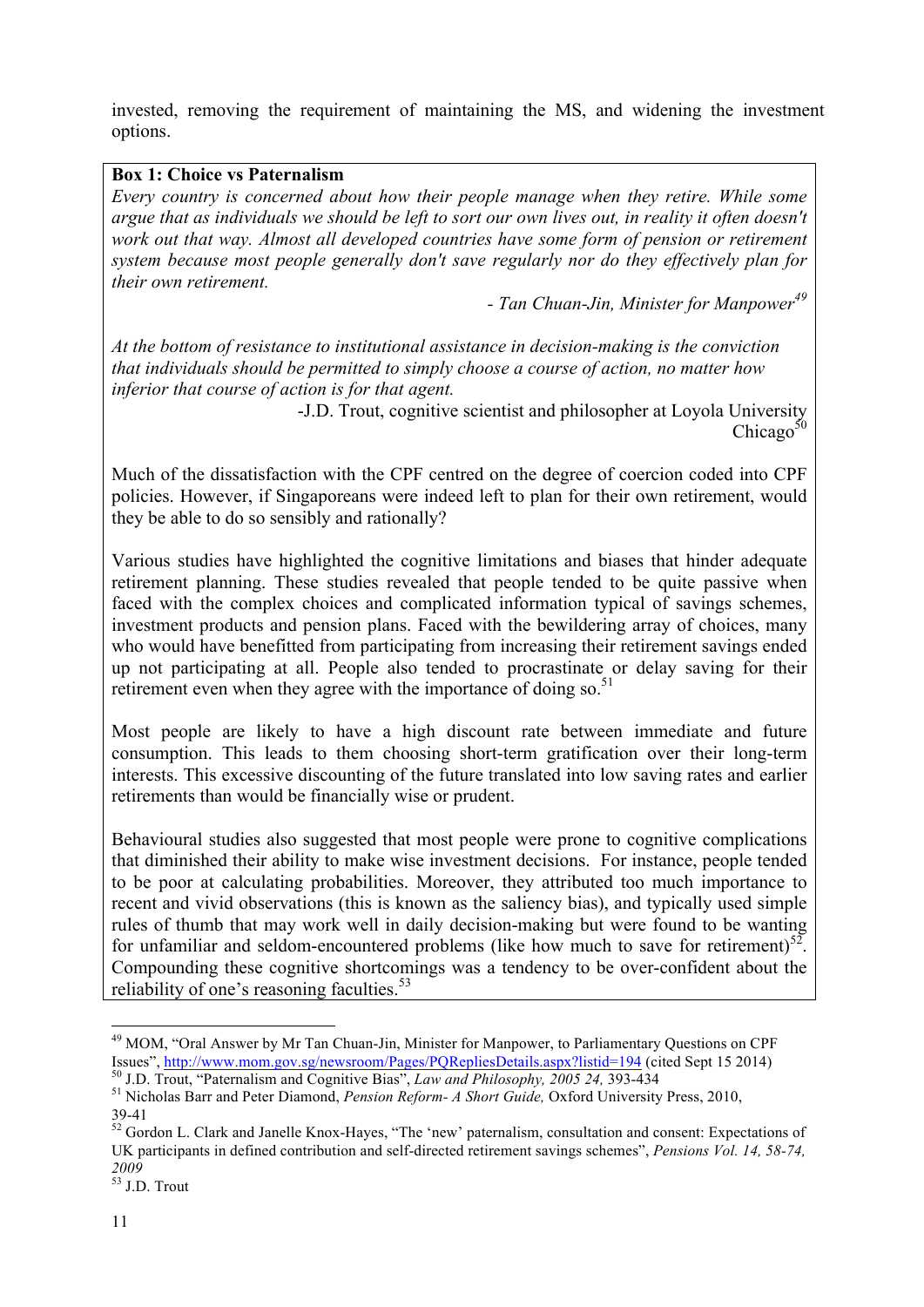While formal training and financial education could help compensate somewhat for these shortcomings, the least well-off were often the worst informed about financial matters. They were thus likely to be harder hit by poor decision-making in investments.

Given these reasons, behavioural economists such as Richard Thaler and Cass Sunstein argue for soft paternalism in a variety of policies – including retirement planning – so as to "nudge" people in directions that increased their welfare. Specifically, Thaler and Sunstein argued for the use of default rules that would enrol people automatically in savings plan (thus saving them the cognitive effort and willpower that would be required otherwise if they had to make a deliberate, conscious decision to enrol), while allowing people to opt out should they decide against joining. Thaler and Sunstein described such default rules as "libertarian paternalism".

# **Part II: Criticisms of the CPF**

The CPF system ranked  $7<sup>th</sup>$  of 20 pension systems in the 2013 Melbourne Mercer Global Pension Index, and was described as "a sound structure, with many good features, but [which] has some areas for improvement".<sup>54</sup> However, criticisms that proliferated on online forums, blogs, articles and public protests presented a different, much less complimentary picture of Singapore's retirement savings system.

#### *Increases in Minimum Sum and Drawdown Age*

As described in Part 1, the Minimum Sum (MS) and Drawdown Age (DDA) had increased over time so as to ensure sufficient retirement savings as Singaporeans' life expectancy lengthened. As the MS and DDA were increased, this meant that people could withdraw less at 55 and/or had to defer withdrawal to a later age.

From a systems perspective, these changes were necessary. But the increases in MS and DDA, as well as stricter withdrawal limits, rubbed up against long-held expectations that one should be allowed to withdraw his CPF savings at age 55 (the withdrawal age) – expectations created by earlier iterations of the CPF system which allowed precisely that. The benchmark age of 55 also seemed stubbornly entrenched in people's minds as a reasonable age for one to finally cash out and enjoy one's CPF savings. This was despite the fact 55 was hardly a realistic guide for retirement in view of life expectancy rising to 80 and above.

For instance, during a dialogue session held by Member of Parliament Hri Kumar, several participants felt that the government had broken its promise to return its citizens their CPF money at age 55. Participants also felt that payouts should start at age 55, not 65, or that some option to withdraw CPF savings at 55 should be allowed.  $55$  Similarly, in response to the 2013 announcement that the MS would be increased to \$155,000, an online commentator lamented "Now, it is so much money retained and not a dollar to spend in one's twilight years between 55 and 64?"<sup>56</sup>

<sup>54</sup>Amelia Tan, "CPF scheme among top 10 pension systems in the world" *The Straits Times,* Oct 7 2013, http://www.straitstimes.com/breaking-news/singapore/story/cpf-scheme-among-top-10-pension-systems-theworld-20131007#sthash.wXLZLnVY.dpuf<br><sup>55</sup>Hri Kumar, "CPF Forum Discussion Points", June 14 2014, https://www.facebook.com/notes/hri-kumar/cpf-

forum-discussion-points/715165708530029<br><sup>56</sup> Comments on ST article "CPF Minimum Sum to be raised to %155,000 from July 1",

http://www.straitstimes.com/news/business/economy/story/cpf-minimum-sum-be-raised-155000-july-1-20140508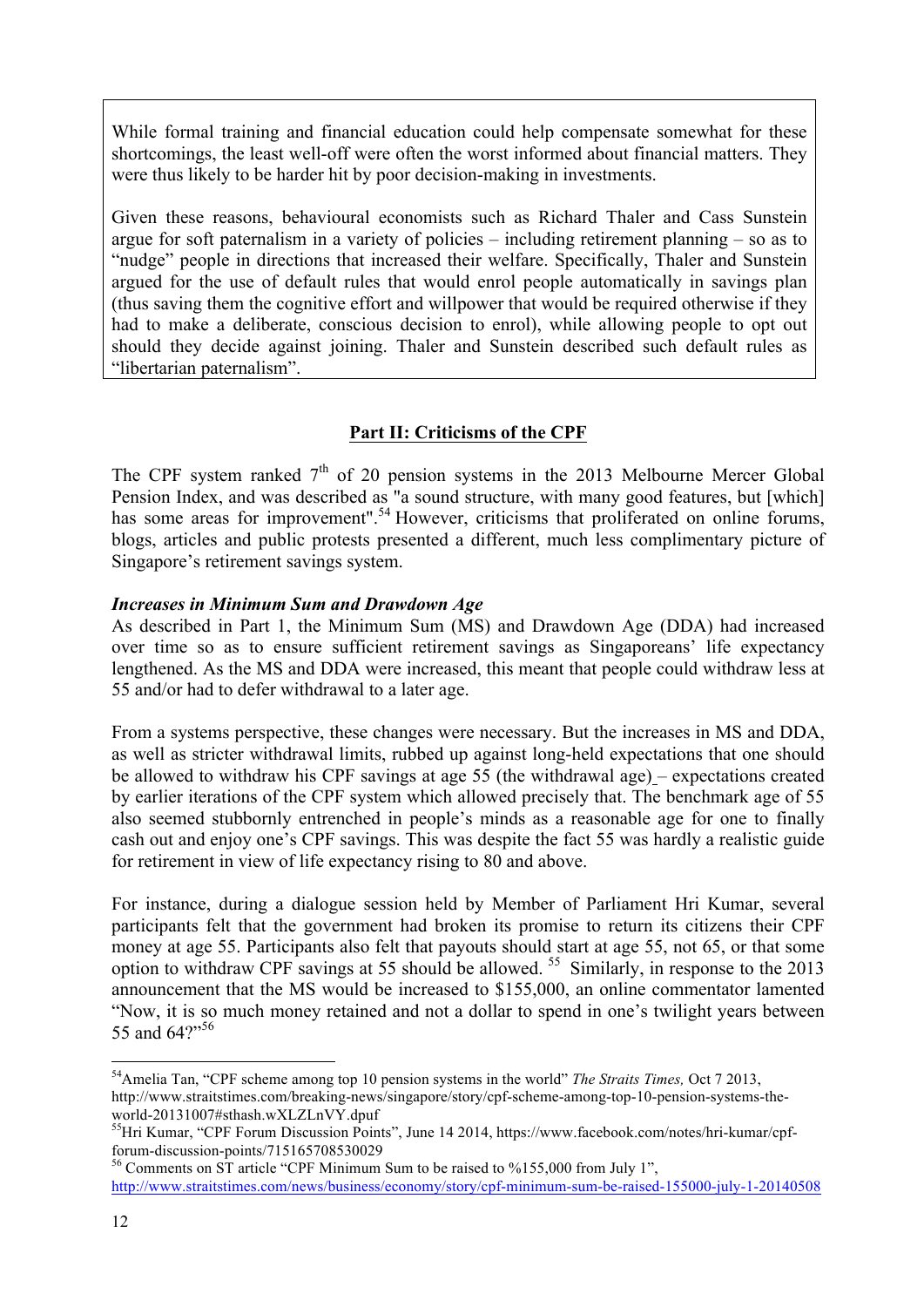Critics argued that policymakers needed to bite the bullet and raise the withdrawal age gradually, instead of keeping it at a static  $55$ .<sup>57</sup> Economist Donald Low suggested that adjustments to the pension system could be made automatic and tied explicitly to life expectancy.<sup>58</sup> Similarly, economist Professor Hui Weng Tat<sup>59</sup> suggested that trust in policies and institutions could be better maintained if the inconsistency between the official and effective withdrawal age was removed. This could be achieved via a gradual increase in official withdrawal age for successive cohorts of workers.

However, even if raising the withdrawal age would address the erosion of public trust created by the gap between the DDA and withdrawal age, doing so would still be politically unpopular.

The increases in MS and DDA also had a significant impact on the pre-retirement plans of lower-income, older members who struggled to meet the stipulated MS. These older workers, especially those with housing loans to service, found themselves squeezed by reduced CPF contribution rates. Many were thus dismayed by ever stricter CPF withdrawal limits that further reduced the amount of cash they had to service current needs. Member of Parliament from the opposition Workers' Party Png Eng Huat highlighted the quandary of this group in Parliament,

*"I met a Singaporean who works two jobs to support his family. He said he is working hard as he wishes to perform his Umrah next year when he turns 55. He has calculated that he can withdraw some of his CPF savings to help fund the pilgrimage to Mecca. The announcement on 8 May 2014 changed everything for him. The CPF Minimum Sum was raised from \$148,000 to \$155,000, thereby reducing his projected withdrawal by \$7,000. A big sum of money especially for someone who has to take on two jobs to make ends meet. […] For workers who do not have any other form of life savings, these CPF savings are the only safety nets. Delaying the CPF payout for these older workers may cause them undue anxiety and stress. Older workers on part-time employment may need such drawdowns to supplement their income. And not all older workers can work after age 55 or 62[..] [F]or workers who do not have any other forms of savings other than their CPF accounts, it spells trouble when the "spirit is willing but the flesh is weak*".<sup>60</sup>.

Another source of public unhappiness over increased MS and DDA stemmed from a lack of understanding of, and agreement with, the given reasons for these changes. For instance, several comments online compared annual inflation rates to the higher percentage increase of

http://news.asiaone.com/news/singapore/raise-withdrawal-age-young-gradually<br><sup>58</sup> "IPS Forum on CPF and Retirement Adequacy", *IPS*, <u>http://lkyspp.nus.edu.sg/ips/wp-</u><br>content/uploads/sites/2/2014/07/IPS-Forum-on-CPF-and-Re  $\overline{P}^9$ Martino Tan, "8 CPF ideas or comments the government can consider from the recent Institute of Policy Studies Forum" *The Mothership,* July 23 2014, http://mothership.sg/2014/07/8-cpf-ideas-or-comments-the-government-

can-consider-from-the-recent-institute-of-policy-studies-forum/<br><sup>60</sup> Parliament of Singapore, "Debate On President's Address", May 29 2014, http://sprs.parl.gov.sg/search/topic.jsp?currentTopicID=00006200-WA&currentPubID=00006198-WA&topicKey=00006198-WA.00006200-WA\_2%2Bpresident-address%2B

<sup>57</sup> Charissa Young, "Raise Withdrawal Age for the young, gradually", *The Straits Times,* Jul 30 2014,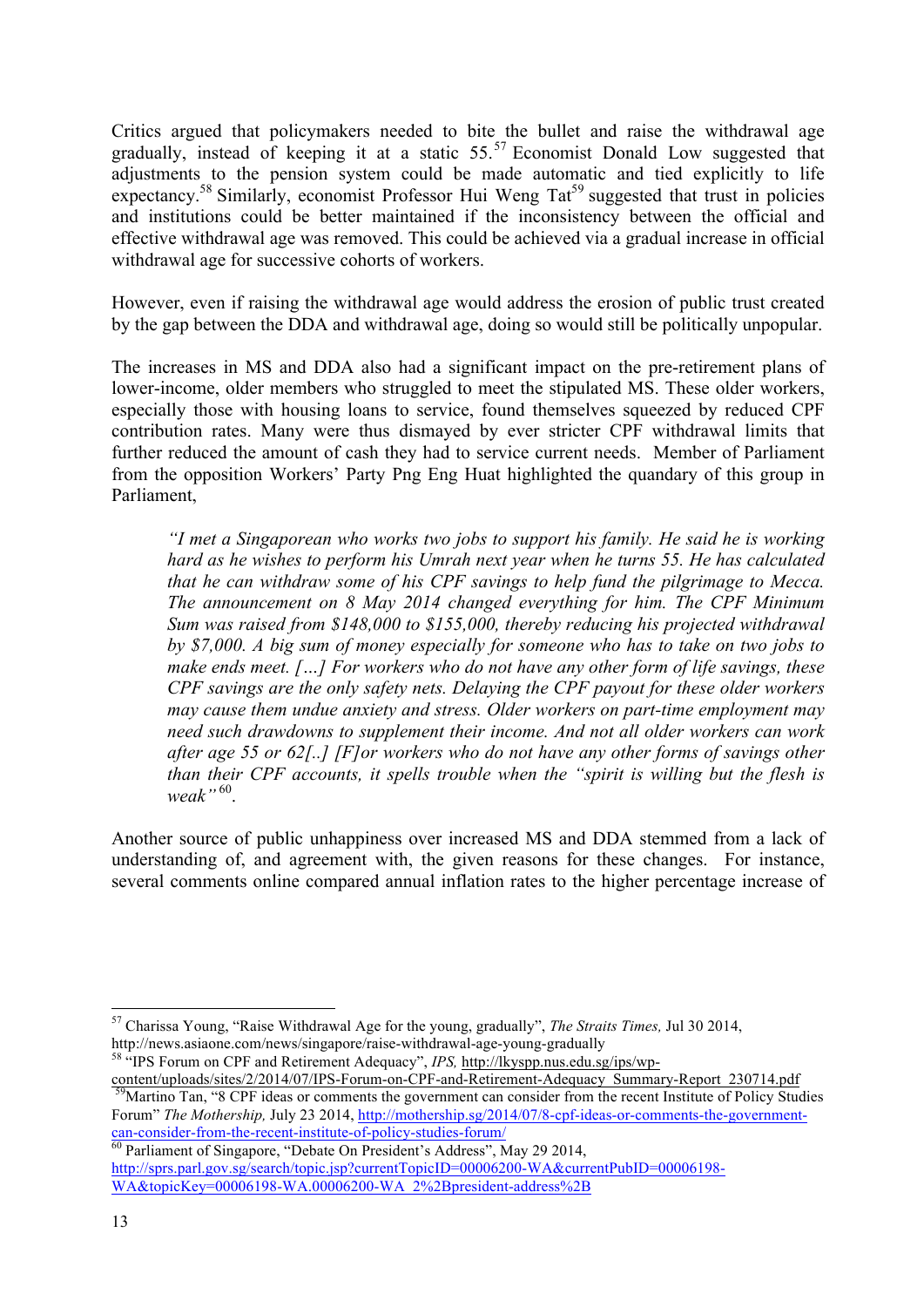MS over the past few years, and thus concluded that increases in MS were unwarranted.<sup>61</sup> Others argued that the MS was set too high and that retirees did not need quite so much.<sup>62</sup>

The unhappiness over increases in MS and DDA, coupled with a lack of understanding and acceptance of the rationale for them, led some to make claims that all the changes were part of a ploy by the government to deny or delay payments for a variety of illegitimate reasons. For instance, some speculated that the increases were meant to cover sovereign fund losses in poor investments<sup>63</sup>, while others spuriously insinuated corruption by Singapore's leaders. In 2014, Prime Minister Lee Hsien Loong sued blogger Roy Ngerng for alleging that he had criminally misappropriated CPF savings—a move that catalysed heated public debate about CPF policies as well protests against the CPF system.<sup>64</sup> To pay for his lawyer's fees, research costs and court charges, Ngerng crowd-sourced over \$80,000 in donations from over a thousand supporters –a remarkable feat that revealed not insignificant levels of public support for those opposed to the CPF system. 65

#### *Limits on use of one's CPF savings*

<u> 1989 - Jan Samuel Barbara, margaret e</u>

Unhappiness was also expressed in response to strict rules that limited what CPF members could or could not do with their savings. Some perceived this as a sign that the government was uncompassionate and unreasonable in its unwillingness to help its people by granting them access to their own CPF monies, even in times of personal hardship. Member of Parliament Zaqy Mohamad shared in Parliament that, "Much of the frustration I encounter with the Minimum Sum or the Retirement Account after a certain age is due to the inflexibility when one falls into difficulty in the use of funds…" <sup>66</sup> Member of Parliament Tin Pei Ling urged the government "to make the rules governing the use of CPF money more flexible, so as to allow mature Singaporeans genuinely in dire straits to take care of their immediate needs, such as HDB mortgages and their children's education. Such a move is in line with a more compassionate society."67

Others viewed these tight controls as the mark of an overly paternalistic government that deliberately curtailed its people's autonomy over their earnings because it distrusted their ability to make wise financial decisions. Viewed through such a lens, comments that contained

 $<sup>61</sup>$  Comments on ST article "CPF Minimum Sum to be raised to \$155,000 from July 1",</sup>

http://www.straitstimes.com/news/business/economy/story/cpf-minimum-sum-be-raised-155000-july-1-20140508 <sup>62</sup>Hri Kumar, "CPF Forum Discussion Points", June 14 2014, https://www.facebook.com/notes/hri-kumar/cpf-

forum-discussion-points/715165708530029<br><sup>63</sup> A example of can be found in the following blogpost by Phillip Ang, "20140625 Government must disclose billions in CPF/GIC foreign exchange losses and market value of investments",

http://likedatosocanmeh.wordpress.com/2014/06/25/20140625-government-must-disclose-billions-in-cpfgicforeign-exchange-losses-and-market-values-of-investments/ <sup>64</sup> Ng Yi Shu, "Blogger Roy Ngerng's 'Return Our CPF' rally draws large crowds, *Mothership.sg,*

http://mothership.sg/2014/06/blogger-roy-ngerngs-return-our-cpf-rally-draws-large-crowds/ (cited Aug 19 2014) 65 Nur Asyiqin Mohamad Salleh "Blogger Roy Ngerng sued by PM raises \$81,000", *The Straits Times,* Jun 4 2014, http://www.straitstimes.com/news/singapore/more-singapore-stories/story/blogger-roy-ngerng-sued-pmraises-81000-20140604 (cited Aug 19 2014)<br>
<sup>66</sup>Parliament of Singapore, "Debate on President's Address" May 26 2014

http://sprs.parl.gov.sg/search/topic.jsp?currentTopicID=00006153-WA&currentPubID=00006154-<br>WA&topicKey=00006154-WA.00006153-WA 3%2Bpresident-address%2B

 $\overline{67}$ Parliament of Singapore, "Debate on President's Address", May 27 2014, http://sprs.parl.gov.sg/search/topic.jsp?currentTopicID=00006171-WA&currentPubID=00006169-WA&topicKey=00006169-WA.00006171-WA\_2%2Bpresident-address%2B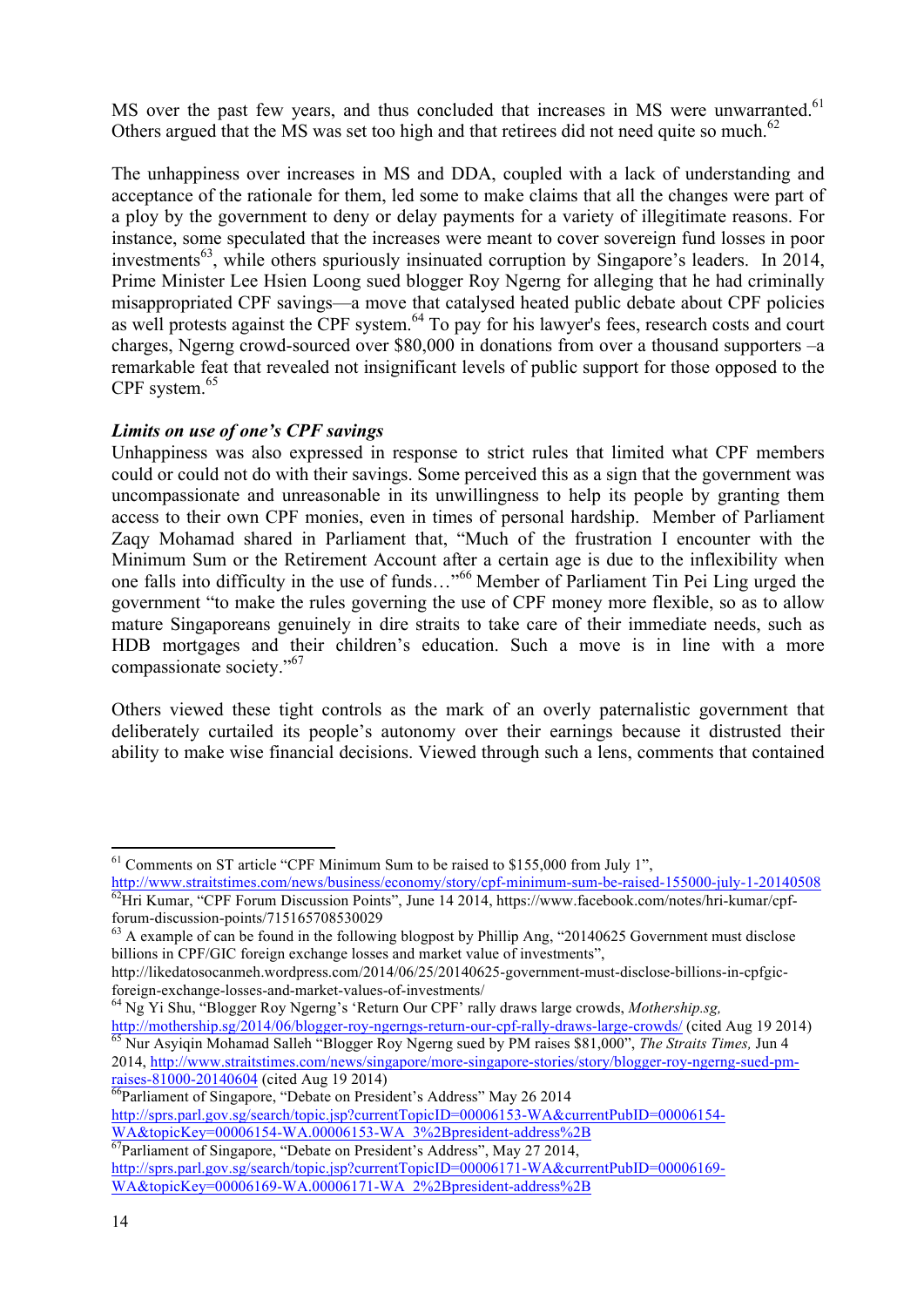a variation of, "This is our money, the government has no right to tell us what to do with it"<sup>68</sup> seemed inevitable.

Furthermore, a 2011 survey indicated that many tended to underestimate their life expectancy and thus believed that a compulsory, life-long annuity scheme such as CPF LIFE was unnecessary. The same survey also revealed that 45% of respondents would opt out of the compulsory scheme, if given a choice. $69$ 

The CPF system was also criticised for being too inflexible to cater to diverse needs. Workers' Party Member of Parliament, Png Eng Huat**,** argued that "When we are young, we need a disciplined instrument like CPF to help us save for the future. But when we are old, we need a more flexible instrument to help us plan for the uncertainties of ageing. […]The current CPF LIFE plans do not offer older workers the flexibility to plan for an early or semi-retirement."<sup>70</sup> Finally, some members of public speculated that restrictions were in place so the government can avoid returning people their money, for reasons similar to those generated in response to MS and DDA increases.

To address this lack of control and autonomy over one's CPF savings, critics called for more flexibility and choice for withdrawals and participation in CPF schemes. Tan Kin Lian, a former presidential candidate, argued that people should be given a choice to opt out of the Minimum Sum requirement and CPF LIFE, proposing that citizens be allowed to withdraw up to a third of their savings at age 55, and the remaining two-thirds when they reached 65.<sup>71</sup>

Similarly, Non-Constituency Member of Parliament Lina Chiam commented, "Many Singaporeans are […] deeply unhappy about the compulsory annuity CPF Scheme. We need alternative retirement schemes to build an inclusive society. Singapore needs a complex mix of policies, such as alternative investment options to ensure a sufficient pool of funds in CPF. A non-mandatory CPF annuity scheme and private annuity schemes should also be considered." 72

#### *Retirement adequacy*

<u> 1989 - Jan Samuel Barbara, margaret e</u>

Another concern about CPF was whether it provided adequate support for Singaporeans' retirement needs. Many expressed concerns that Singaporeans by extension were underprepared for retirement, given how significant numbers did not meet the stipulated Minimum  $Sum<sup>73</sup>$  that was needed to provide a basic standard of living. Only about half of the CPF members turning 55 in 2014 were able to meet the Minimum Sum, and an even lower percentage were able to meet it entirely in cash. Meanwhile, for more affluent CPF members

 $^{68}$  Quote from protest sign from the 2013/2014 'Return My CPF' rallies, "You have no rights to impose it on us. It is our money, our choice". Source: http://sgyounginvestment.blogspot.sg/2014/07/treat-cpf-money-as-realmoney.html

<sup>69</sup>Sandra Eu, Lim Xin Mei and Mohammed Rafdi Rafique, "Behind the curve on CPF changes: Surveys show that the public has a disturbingly low level of awareness of changes in the various CPF schemes" *The Business Times,* 

June 9 2011.<br><sup>70</sup> Parliament of Singapore, "Debate On President's Address", May 29 2014

<sup>&</sup>lt;sup>71</sup> Nurul Azliah Aripin "Organisers claim #ReturnOurCPF protest drew 6K despite initial drizzle, blazing sun", *Yahoo Newsroom,* June 7 2014, https://sg.news.yahoo.com/over-1-000-people-at--returnourcpf-protest-at-hong- $\frac{\text{lim-park-093133980.html}}{72}$  Parliament of Singapore, "Debate on President's Address" May 26 2014<br>  $\frac{73}{12}$  As of 2013, 50% of active CPF members met the Minimum Sum in 2013, including 15% who used their

properties to support up to half of the CPF Minimum Sum. Source: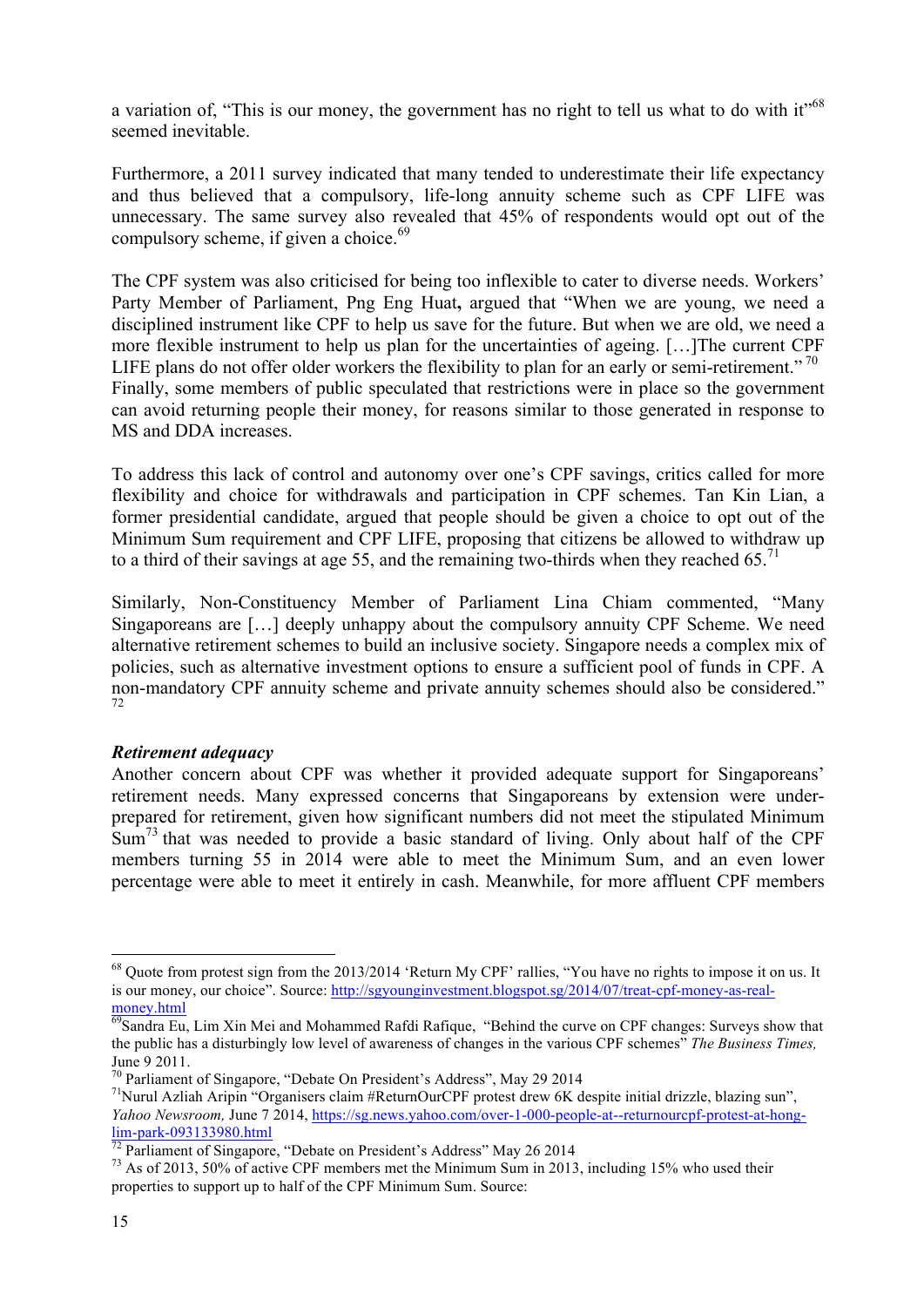who managed to meet the Minimum Sum, the modest payouts was inadequate for their needs, as observed by Nominated MP Laurence Lien during parliamentary discussions.<sup>74</sup>

The CPF system was specifically designed to meet multiple objectives, such as to finance housing, healthcare and education. Critics of this multi-prong approach however contended that allowing multiple withdrawals to serve varied purposes ultimately resulted in the depletion of retirement savings, and detracted from retirement adequacy.75 For instance Ms Chong Wai Fung, a member of the Singapore Democratic Party (SDP), opined that "there is already little left in one's CPF after the money is used for paying HDB loans. Taking even more money out to service Medishield Life premiums will mean greater hardship from Singaporeans when they retire."<sup>76</sup>

As housing typically constituted a major use of CPF savings, the twinning of retirement adequacy with home ownership goals was criticised as particularly problematic. Here, critics argued that while many Singaporeans used significant amounts of their CPF savings on housing purchases and upgrades, they were unwilling to monetise these housing assets, and were therefore likely to end up short of retirement funds. Former civil servant Devadas Krishnadas hypothesised, "To many Singaporeans, homes are more than assets. They are strong emotional attachments. Thus, the technically sound suggestion that retirement needs can be financed from the sale or lease-back of homes may be hard to accept."<sup>77</sup>

Thus, in direct opposition to those calling for more flexible use of CPF monies, some critics instead advocated stricter controls over the use of CPF money, and also for a return to a far more streamlined CPF system for retirement use only. Allowing further withdrawals would thus be a step in the wrong direction. For instance, Professor Hui Weng Tat, in response to Prime Minister Lee's proposal to allow members to make a lump sum withdrawal of up to 20% of CPF savings at age 65 during the 2014 National Day Rally, cautioned that this would be "merely a cosmetic change that seems to pander to popular demands. Allowing this may not be in the best interest of most CPF contributors as any lump sum withdrawn means correspondingly lower amounts of retirement income for the individual."<sup>78</sup>

Similarly, Christopher Tan, CEO of a financial advisory firm, expressed discomfort at the government allowing lump-sum withdrawals, explaining that if "I let you take out, for example, S\$10,000, S\$20,000, and you are left with only a bit, (then) the CPF LIFE annuity (scheme) doesn't make sense any more". He also suggested that guidelines should be set to regulate such withdrawals, taking into account the minimum amount needed to provide for basic needs and the circumstances for withdrawal.<sup>79</sup>

As the CPF was a work-based system that catered only for the retirement needs of those who earn an income, those who did not work formally, such as housewives and the disabled, fell

http://sprs.parl.gov.sg/search/topic.jsp?currentTopicID=00006379-WA&currentPubID=00006372-

 

 $74$  Parliament of Singapore, "Investment of CPF Monies", July 8 2014,

WA&topicKey=00006372-WA.00006379-WA\_2%2Bid-c483ced9-6c7f-48b1-8acd-0ede675c6328%2B (cited Sep 12 2014).<br><sup>75</sup> Howard Lee

<sup>&</sup>lt;sup>76</sup> "Chong Wai Fung: Govt must stop profiting from healthcare" *SDP website*, July 12 2014, http://yoursdp.org/news/text of cpf chong wai fung/2014-07-12-5849 (cited Aug 1 2014)

http://www.todayonline.com/singapore/why-its-so-hard-sporeans-understand CPF", *Today*, May 28 2014, http://www.todayonline.com/singapore/why-its-so-hard-sporeans-understand-cpf?page=1

<sup>&</sup>lt;sup>78</sup> Hui Weng Tat, "CPF Changes do not go far enough", *The Straits Times*, Aug 19 2014,<br><sup>79</sup> Xue Jian Yue, "Experts worry about retirees squandering their CPF monies", *TODAY*, Aug 20 2014.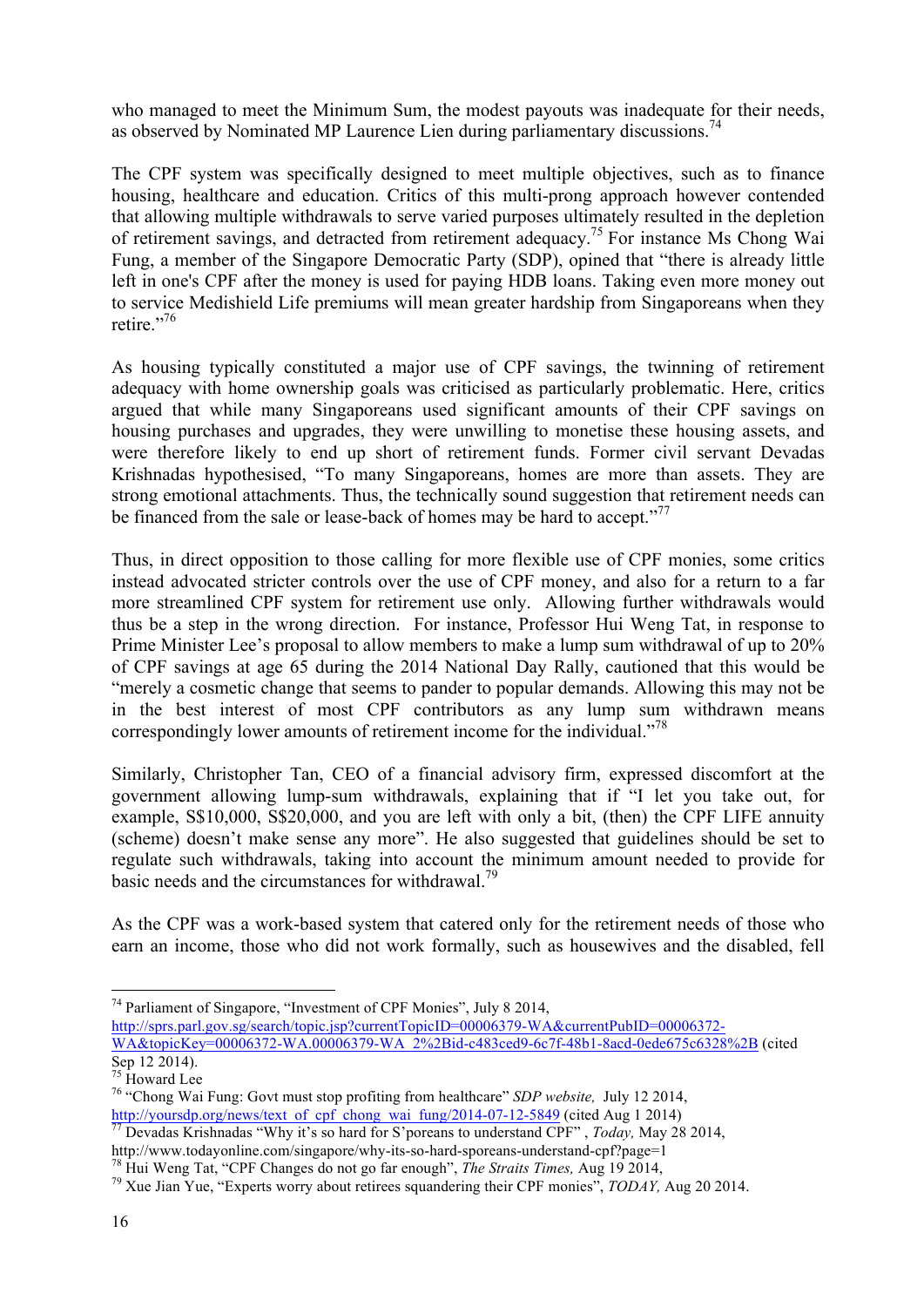outside of the CPF. Thus, some critics argued that the CPF was insufficient, and that the government should finance a social pension to provide for this vulnerable group.<sup>80</sup>

#### *Low interest rates*

Another common gripe was the interest returns on CPF savings were too low. A 2014 survey of a thousand Singaporeans indicated that over 50% felt that the CPF system did not give a fair return $81$ 

Those dissatisfied with CPF interest rates argued that, given the comparatively higher returns from investment bodies like the GIC and Temasek Holdings who invested government funds, the government should rightfully offer a higher rate of return to CPF holders. $82$  The failure to do so was thus perceived as proof that the current government was miserly and profit-seeking at the expense of CPF holders' welfare. Some also highlighted that annual dividends provided under Malaysia's Employment Provident Fund (EPF) **<sup>83</sup>** were higher than the 2.5-3.5% annual interest provided on the OA and the 4-5% on the Special, Medisave, Retirement Accounts (SMRA), as proof that CPF rates could be higher.

These complaints persisted, even after the government's repeated attempts to explain why Temasek's and GIC's rates of return should not be compared against interest rates in CPF accounts: because CPF interest rates were guaranteed and risk-free, they were lower than rates offered by riskier investments.<sup>84</sup>

Some argued that they could do a better job investing their own money and would get higher returns if allowed to do so. While this could be true of savvier investors, many Singaporeans were in fact unfamiliar with investing. In 2005, the Monetary Authority of Singapore surveyed a representative sample of more than 2000 persons in Singapore, and concluded that "A majority of Singaporeans are also not well-versed on the key features and mechanics of common financial products such as life insurance policies and unit trusts" and many seemed unaware of the need for some financial planning or asset allocation choices needed to beat the rate of inflation. 85

 

<sup>80</sup> Kanwaljit Soin "Gender Bias in CPF", *The Straits Times,* Jul 18 2014,

http://www.straitstimes.com/news/opinion/more-opinion-stories/story/gender-bias-cpf-20140718 <sup>81</sup> Elizabeth Soh, "More than Half of Singaporeans think CPF Returns are unfair: Survey"*Yahoo Newsroom,* July 11 2014, https://sg.news.yahoo.com/more-than-half-of-s-poreans-think-cpf-returns-are-unfair--survey-

<sup>101523527.</sup>html 82 Example of this complaint, "Public surpluses and CPF capital saved by the citizens of Singapore is used to fund Temasek and GIC. Yet, the government of Singapore only pays savers 2.5-4% despite claims of earning 7 and 17% respectively between GIC and Temasek. That claimed 7% earned by GIC in USD belongs to CPF savers and the people of Singapore. The claimed 17% earned by Temasek in SGD belongs to the people of Singapore who provided the public surpluses and capital investment to build companies. […] The CPF saver receives a guaranteed 2.5-4% while the borrowing party, GIC or Temasek receive all returns in excess of 2.5-4%. The government via GIC and Temasek is confiscating returns that belong to CPF savers and taxpayers." Source: "The

Real CPF Scam", http://www.baldingsworld.com/category/temasek/page/2/<br><sup>83</sup> EPF dividend rates ranged from a low of 4.25% in 2002 to 6.35% in 2013. Source: "Dividend Rates", EPF<br>website, http://www.kwsp.gov.my/portal/en/abo

<sup>&</sup>lt;sup>84</sup> "CPF Savings: How can I use my CPF money? What are the myths and facts surrounding our CPF savings?" *www.gov.sg,*edited June 11 2014,

http://www.gov.sg/government/web/content/govsg/classic/factually/factually 20140415 cpfmoniesfacts (cited Aug 28 2014)

<sup>&</sup>lt;sup>85</sup> Media Research Consultants Pte Ltd, "Quantitative Research on Financial Literacy Levels in Singapore, " July 2005,

http://www.mas.gov.sg/~/media/resource/news\_room/press\_releases/2005/Financial%20Literacy%20Levels%20i n%20Singapore%20Full%20Report.ashx (cited Aug 28 2014)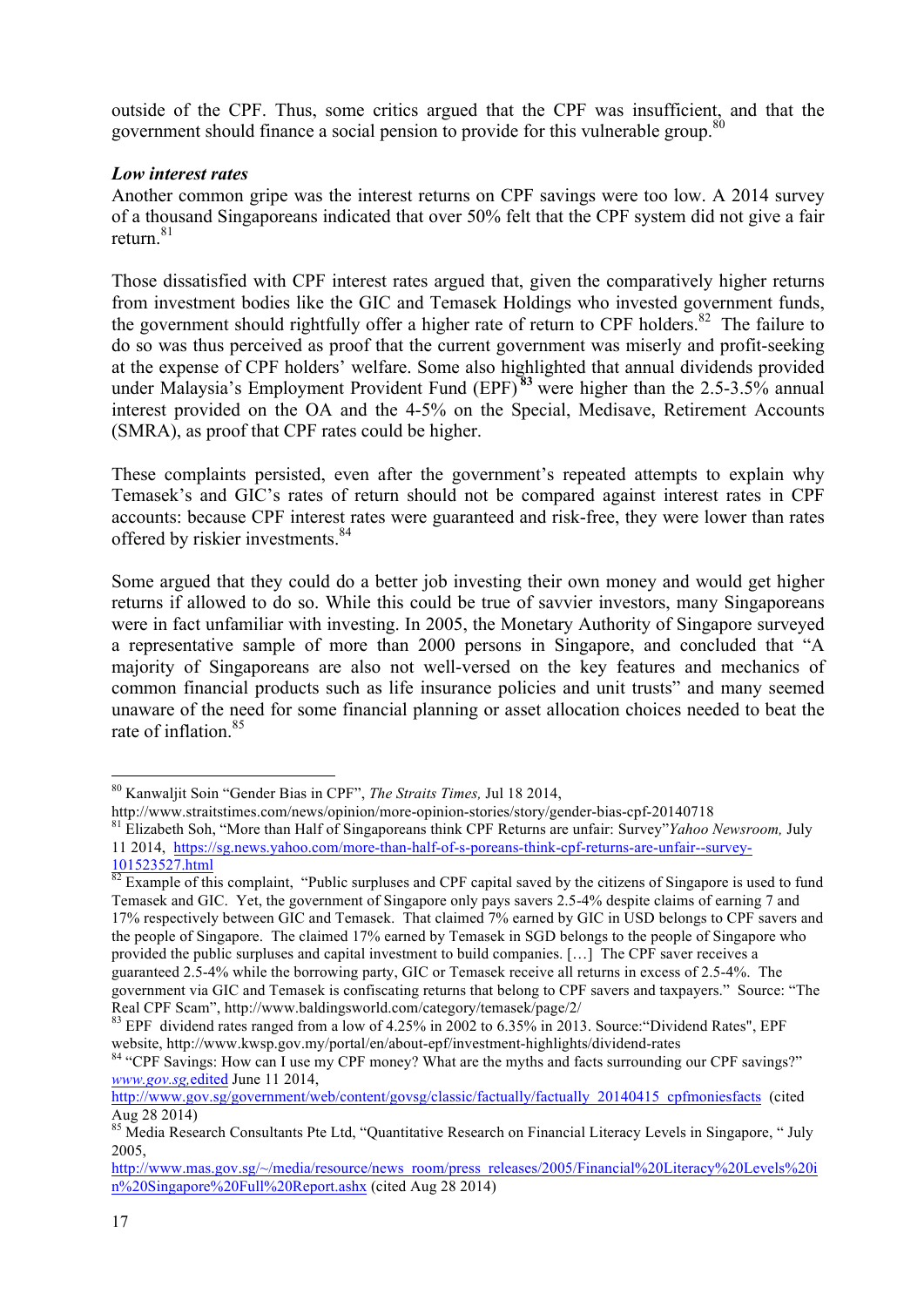Other critics argued for an increase in interest rates to help Singaporeans save enough for retirement. This was mooted as a preferable option to the constant and unpopular increases in MS. According to the Workers' Party MP Png Eng Huat, "while it is prudent to adjust the Minimum Sum every year to beat inflation, the way to achieving it should not rest solely with the members because the CPF scheme is a highly regulated instrument. At this moment, the only way for most Singaporean workers to meet any revised Minimum Sum is basically to work longer and harder and nothing else. […] [W]hile we want Singaporeans to work longer and harder for their retirement, it is also prudent to make our CPF savings work harder for us at the same time. […] We need better SMRA returns so that our workers do not need to worry about not meeting the cohort Minimum Sum every year." 86

Higher rates would also help CPF savings keep pace with inflation. Professor Hui Weng Tat computed the annualised rate of return on CPF savings over five year periods from 1960 onwards, and compared this against the corresponding rate of inflation over the same five-year period. He concluded that the average rate of increase in the real value of CPF savings had been falling and urged policymakers to raise the CPF nominal rate of return to make sure it stays above inflation as much as possible.<sup>87</sup>

When making his suggestion that the government should implement a 1 percentage point across-the-board increase in the interest rate on CPF savings, Professor Hui also estimated that such a move would entail the provision of additional \$2.6 billion per year for 3.53 million CPF members, which was "less than a third of the Net Investment Returns Contribution (NIR $C^{88}$ ) from the Government's investment". He also suggested that, as a more modest alternative, the government could instead increase the extra interest on the first \$60,000 to 2 per cent, which would involve an expenditure of just over \$1 billion. <sup>89</sup>

As an alternative to having the government guarantee higher risk-free interest rates, which could be difficult to achieve, some suggested that CPF members should be given more choice in how they wished to invest their money to help build up additional pension funds. Investment schemes that have varying levels of risk and returns could be made available as alternatives to earning a risk-free rate provided to one's OA and SMRA.<sup>90</sup> For instance, in 2014, Nominated MP Tan Su Shan proposed that "more and cheaper access to a diversified pool of higher interest bearing instruments should be made available to the public. This can be made available in the form of regular savings plans with listed bond ETFs or fixed income unit trusts that pay a regular dividend." She added that "some of these instruments are already available but due to the lack of knowledge, many Singaporeans have not availed themselves to these savings instruments[…]I think we need to do more from the ground up to engage and educate more Singaporeans to take ownership and to start early." <sup>91</sup>

http://www.straitstimes.com/news/opinion/more-opinion-stories/story/how-raise-cpf-returns-20140606 88 The Net Investment Returns Contribution (NIRC) comprises up to 50% of the Net Investment Returns on the net assets managed by GIC and MAS, and up to 50% of the investment income from the remaining assets (which includes Temasek). Source: http://app.mof.gov.sg/reserves sectionone.aspx#Footnote1

<sup>86</sup> Parliament of Singapore, "Debate On President's Address", May 29 2014, 87 Hui Weng Tat"How to raise CPF Returns", *The Straits Times,* Jun 5 2014,

<sup>&</sup>lt;sup>89</sup> Hui Weng Tat <sup>90</sup> Howard Lee, "TOC Policy Exchange on CPF – rethinking the system", *The Online Citizen*, July 22 2014, http://www.theonlinecitizen.com/2014/07/toc-policy-exchange-on-cpf-rethinking-the-system/<br><sup>91</sup>Parliament of Singapore, "Debate on President's Address" May 26 2014,

http://sprs.parl.gov.sg/search/topic.jsp?currentTopicID=00006153-WA&currentPubID=00006154-WA&topicKey=00006154-WA.00006153-WA\_3%2Bpresident-address%2B (cited Aug 2 2014)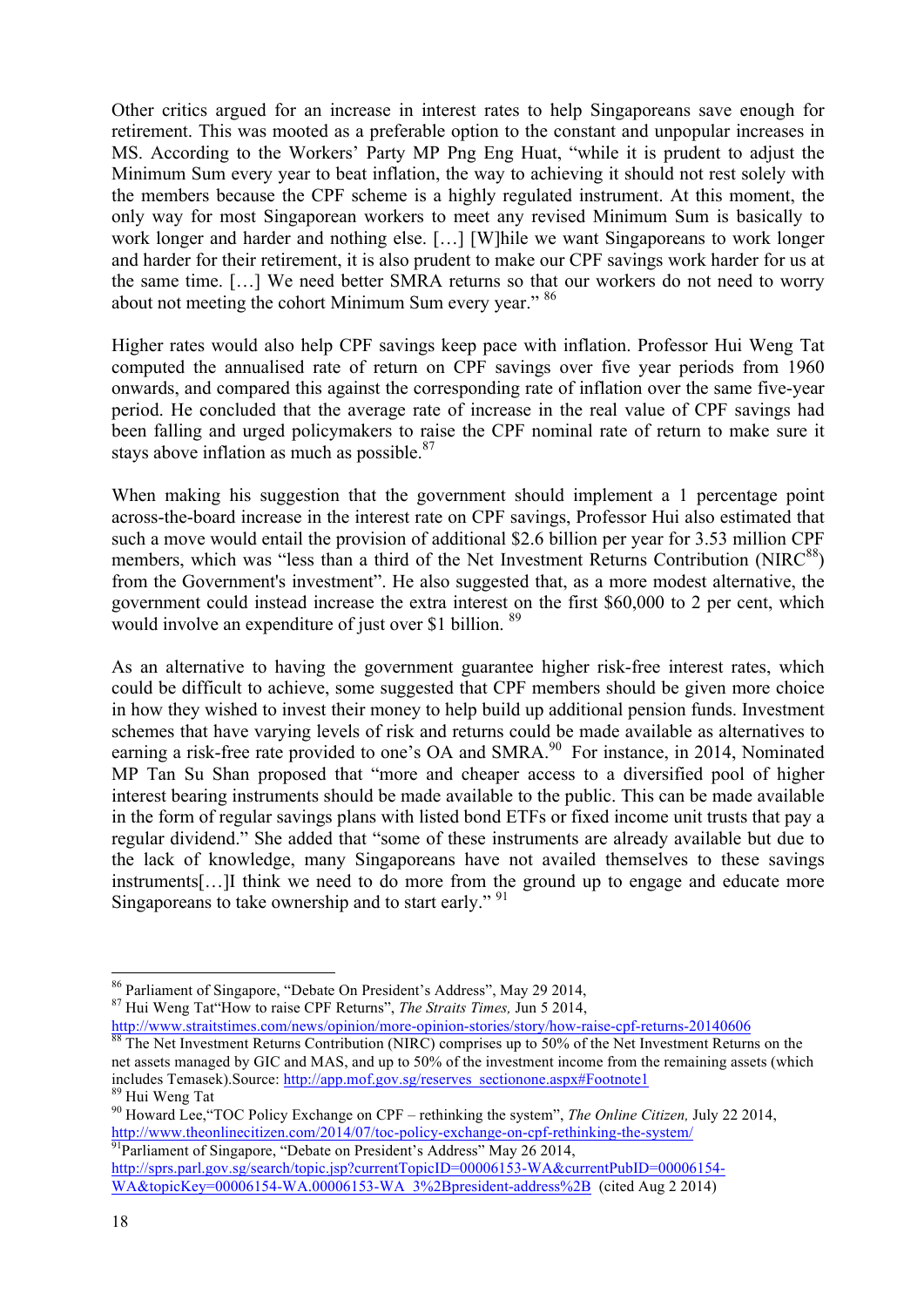#### *Complexity of the CPF system*

During the 2014 National Day Rally, Prime Minister Lee Hsien Loong quizzed his audience about the Property Pledge Scheme, a CPF-related policy, asking "how many of you knew all this before I explained this to you? […] I think honestly, not all of us know and I would say even not all the MPs are completely familiar." <sup>92</sup> The Prime Minister's comments then alluded to another criticism of the CPF: it was too difficult to fully comprehend.

Some argued that this state of public confusion resulted from flawed policy design. The CPF system consisted of many different schemes, each covering some aspect of housing, healthcare, education and other objectives. Each scheme had its own set of rules which were often difficult to understand in-and-of themselves.

Policymakers had made efforts to streamline aspects of the CPF system. When CPF LIFE was first introduced in 2009, members had four plans to choose from, each with varying levels of monthly payouts and bequests. In 2012, the government reduced the number of CPF LIFE plans to two, after receiving feedback from members that they preferred a simpler choice because it took significant effort to understand and choose among the four plans.<sup>93</sup>

However, a 2014 poll of a representative sample of 1000 citizens revealed that many respondents still only had a perfunctory understanding of CPF, and many also had misconceptions about the scheme. Only 56 per cent of the respondents aged under 55 knew that if they did not meet the Minimum Sum, they did not have to top up the shortfall in cash, while an even lower 43 per cent of this same group knew that they would still get a monthly payout even if they did not meet the Minimum Sum. A paltry 13 percent could identify the correct monthly payout that was pegged to the full Minimum Sum<sup>94</sup>.

The public's poor understanding of CPF policies was attributed to poor communication by the government. Former journalist and social commentator Bertha Henson described her attempt to understand the CPF system:

*Trying to understand a complicated G policy is like trying to put together a 1,000 piece jigsaw puzzle ... You try to find pieces that fit together and sometimes you get so frustrated you actually "force'' pieces together. Then sometimes you go blind looking for a specific piece because there are so many pieces of roughly the same shade. You get angry. You throw the whole puzzle out of the window […] The G is answering [people's] questions in financial gobbledygook. Lots of jargon and acronyms like SGS and SSGS and some very fine numbers with decimal points. You need a degree in finance and a great deal of patience to cut through the tangle.*<sup>95</sup>

<sup>&</sup>lt;sup>92</sup> Prime Minister's Office, "Prime Minister Lee Hsien Loong's National Day Rally 2014 (Speech In English)", 17 Aug 2014,

http://www.pmo.gov.sg/content/pmosite/mediacentre/speechesninterviews/primeminister/2014/August/primeminister-lee-hsien-loong-s-national-day-rally-2014--speech.html#.U\_MJwlZH94U (cited Aug 19 2014)

http://mycpf.cpf.gov.sg/CPF/Templates/SubPage\_PrinterFriendly\_Template.aspx?NRMODE=Published&NRORI GINALURL=%2FCPF%2FNews%2FNews-Release%2FCOS\_Speech-A-Simpler-

CPFLIFE.ht&NRNODEGUID={07D5676C-5ED3-4336-9E4F-AC1AB64FBFA6}&NRCACHEHINT=Guest<br>(cited Sept 14 2014)<br>24 Acres 2014

<sup>&</sup>lt;sup>94</sup> Andrea Ong, "Many unsure about CPF, CPF Life details", *The Straits Times*, July 8 2014.<br><sup>95</sup> Bertha Henson, "The CPF Jigsaw Puzzle", June 13 2014, http://berthahenson.wordpress.com/2014/06/13/thecpf-jigsaw-puzzle/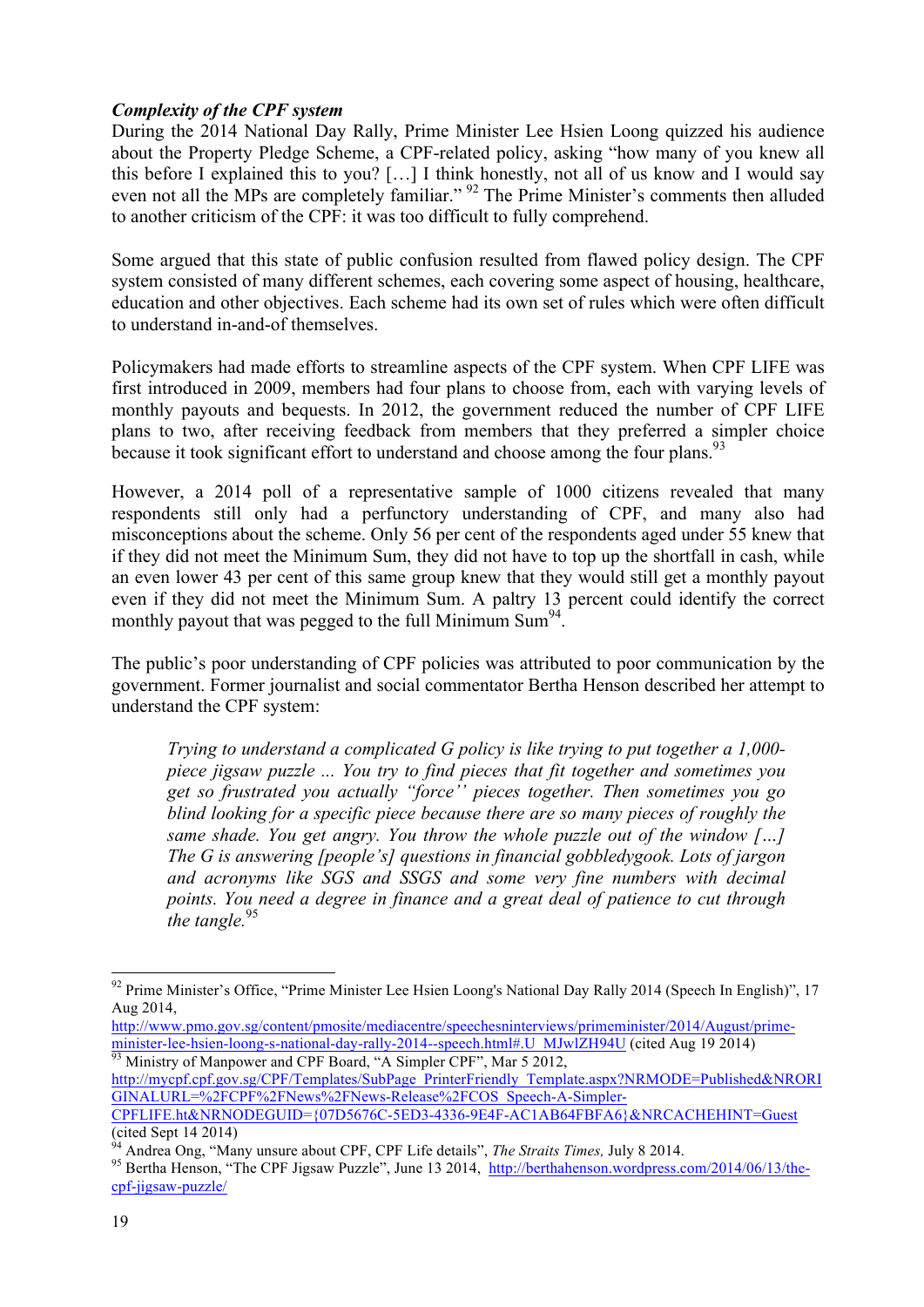Minister of Manpower Tan Chuan-Jin offered his take on why CPF policies seemed confusing, and shared some of the challenges the CPF Board faced in spreading awareness of their policies:

*I am aware that some members may find the CPF system difficult to understand because policy changes over the years mean that different rules may apply for different cohorts. This practice of grandfathering old rules for older members is precisely to minimise adjustments to those members who already passed age 55. This was necessary so as not to disrupt the plans of older members mid-way through their retirement.*

*I would add this -- it would not be responsible of this Government to leave unchanged the CPF rules for those who are younger when the situation around us has changed and quite dramatically so. […] What I can assure everyone is that whenever there is a policy change, the CPF Board makes an effort to try to reach out to every affected member. At the same time, we encourage members who are unsure of the rules to also step forward to request for assistance to navigate these rules. One request I would make following many dialogues with members of the public is, to read the materials that are put forward. I realised in many dialogues and conversations, many people get agitated and very emotional, and argue on points which are actually already clarified in the materials that are put out. But many have not read them.*<sup>96</sup>

Others attributed public confusion over CPF to Singaporeans' lack of proper awareness and understanding of basic retirement planning. According to MAS' 2005 financial literacy report, less than 1 in 3 Singaporeans were aware of how much CPF they had, and many did not have a clear idea how much they needed for retirement<sup>97</sup>. Many commentators thus stressed the need for better financial education and counselling, to improve Singaporeans' savviness in handling their own finances, whether through the CPF or other saving and investment mechanisms.<sup>98</sup>

#### *Lack of information and transparency*

<u> 1989 - Jan Samuel Barbara, margaret e</u>

Many critics struck out at a perceived lack of transparency in the government's management and investment of CPF funds, and called for more accountability and disclosure.<sup>99</sup> This was also a key theme of the public rallies against the CPF. $100$ 

Others argued that more data and information about how CPF policies have been set would provide the public with greater clarity about CPF policies, and avoid misinterpretations based on unverified sources of information.<sup>101</sup> For example, Donald Low suggested that the

<sup>&</sup>lt;sup>96</sup> Parliament of Singapore, "CPF Minimum Sum Requirement And Singaporean's Retirement Adequacy" July 8 2014, http://sprs.parl.gov.sg/search/topic.jsp?currentTopicID=00006376-WA&currentPubID=00006372-WA&topicKey=00006372-WA.00006376-WA\_2%2Bid-c5f70150-4752-491f-bfc3-1cb66d2d6fda%2B (cited Aug 27 2014)

<sup>&</sup>lt;sup>97</sup> Media Research Consultants Pte Ltd, "Quantitative Research on Financial Literacy Levels in Singapore" In a 2014 Business Times article which polled various CEOs and Board Directors on their views about

Singapore's CPF system, many commented on the need for better financial advice and education. Source "CPF and your retirement needs" The Business Times, Aug 25 2014.

<sup>&</sup>lt;sup>99</sup> Phillip Ang, "No reason for MPs and GIC to be afraid of CPF transparency issue" *TR Emeritus*, July 26 2014, http://www.tremeritus.com/2014/07/26/no-reason-to-be-afraid-of-cpf-transparency-issue/

<sup>&</sup>lt;sup>100</sup> "Speakers at CPF protest call for flexibility, better returns, greater transparency for CPF scheme: *The Straits Times,* June 7 2014, http://www.straitstimes.com/news/singapore/more-singapore-stories/story/speakers-cpfprotest-call-flexibility-better-returns-gre (cited Aug 20 2014) <sup>101</sup> Trinity Chua, "Five donors step up to say why they donated to Roy Ngerng", *The Independent,* June 4 2014,

http://theindependent.sg/blog/2014/06/04/five-donors-step-up-to-say-why-they-donated-to-roy-ngerng/(cited Aug 20 2014)